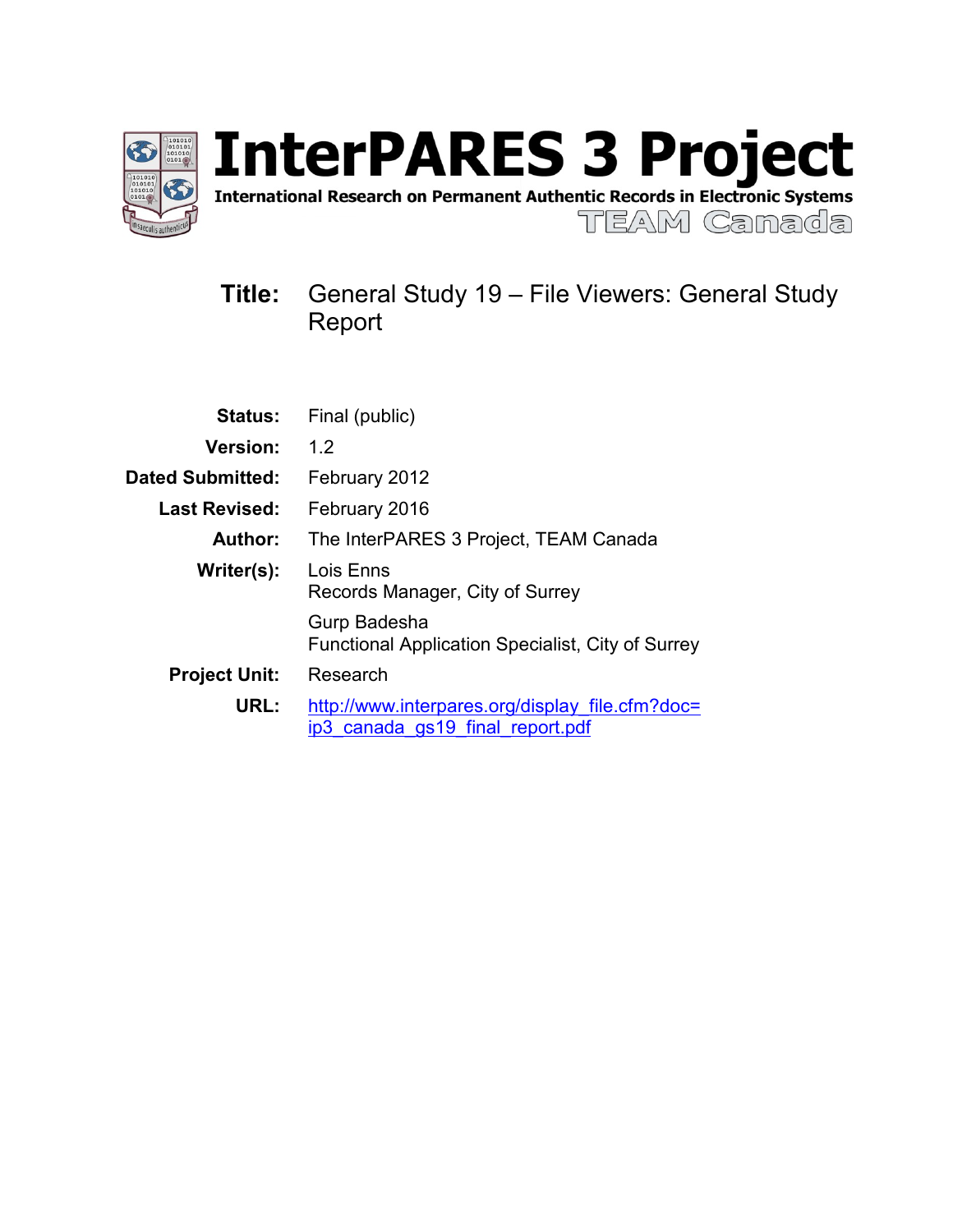# **Document Control**

| Version history |            |                            |                                                  |  |  |  |  |  |  |  |
|-----------------|------------|----------------------------|--------------------------------------------------|--|--|--|--|--|--|--|
| Version         | Date       | $\mathbf{B}$ y             | Version notes                                    |  |  |  |  |  |  |  |
| 1.0             | 2012-02-24 | L. Enns $\&$<br>G. Badesha | Draft final report.                              |  |  |  |  |  |  |  |
| 1.1             | 2012-02-24 | A. Allen                   | Minor formatting changes.                        |  |  |  |  |  |  |  |
| 1.2             | 2016-02-16 | R. Preston                 | Minor content and copy edits for public version. |  |  |  |  |  |  |  |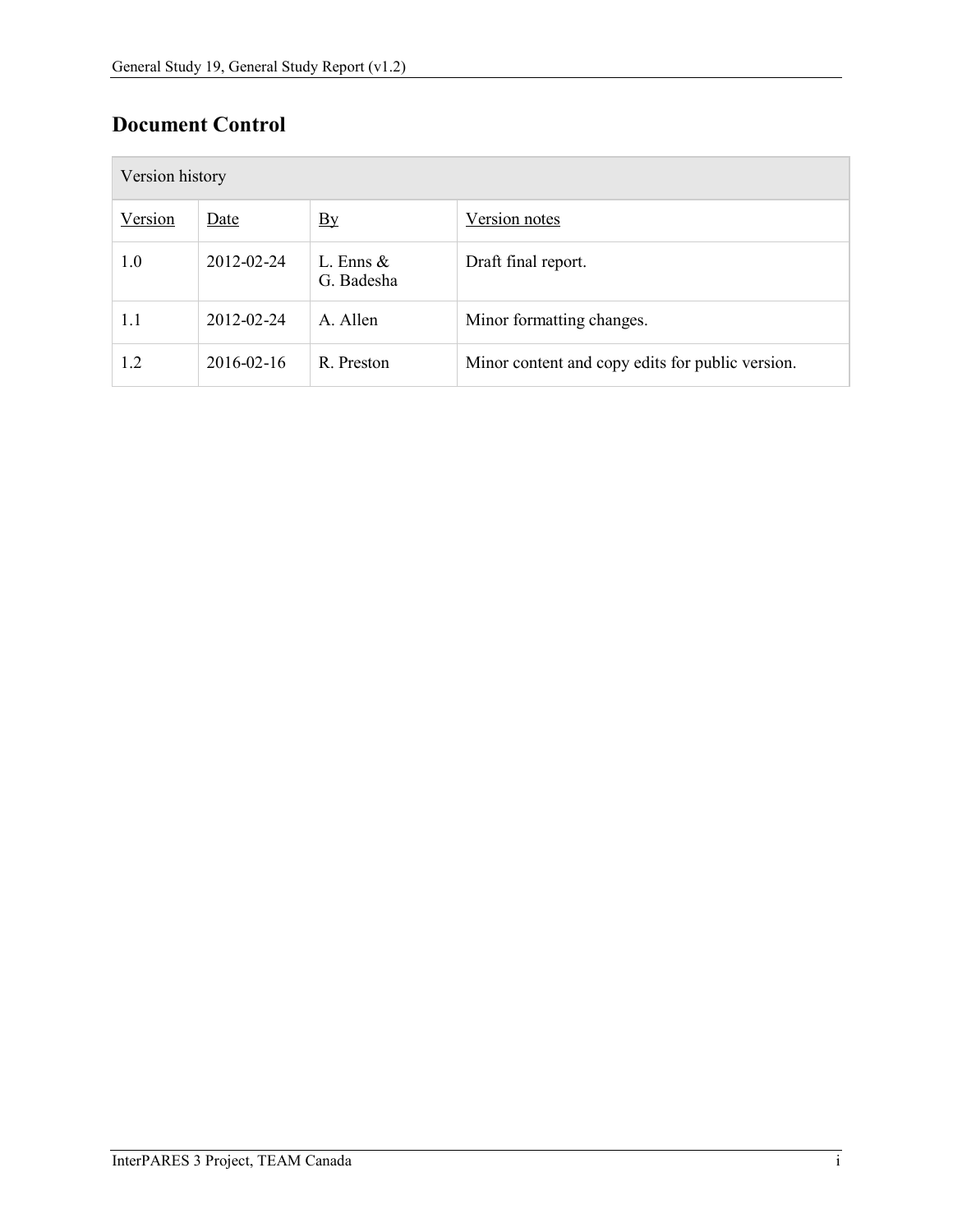# **Table of Contents**

| А.          |                                                                                    |  |
|-------------|------------------------------------------------------------------------------------|--|
|             |                                                                                    |  |
| <b>B.</b>   |                                                                                    |  |
|             |                                                                                    |  |
|             |                                                                                    |  |
|             |                                                                                    |  |
|             |                                                                                    |  |
|             |                                                                                    |  |
| $C_{\cdot}$ |                                                                                    |  |
|             |                                                                                    |  |
|             |                                                                                    |  |
|             |                                                                                    |  |
|             |                                                                                    |  |
|             | File Formats, File Properties and Characteristics, and Files Selection Results  11 |  |
|             |                                                                                    |  |
| D.          |                                                                                    |  |
| Ε.          |                                                                                    |  |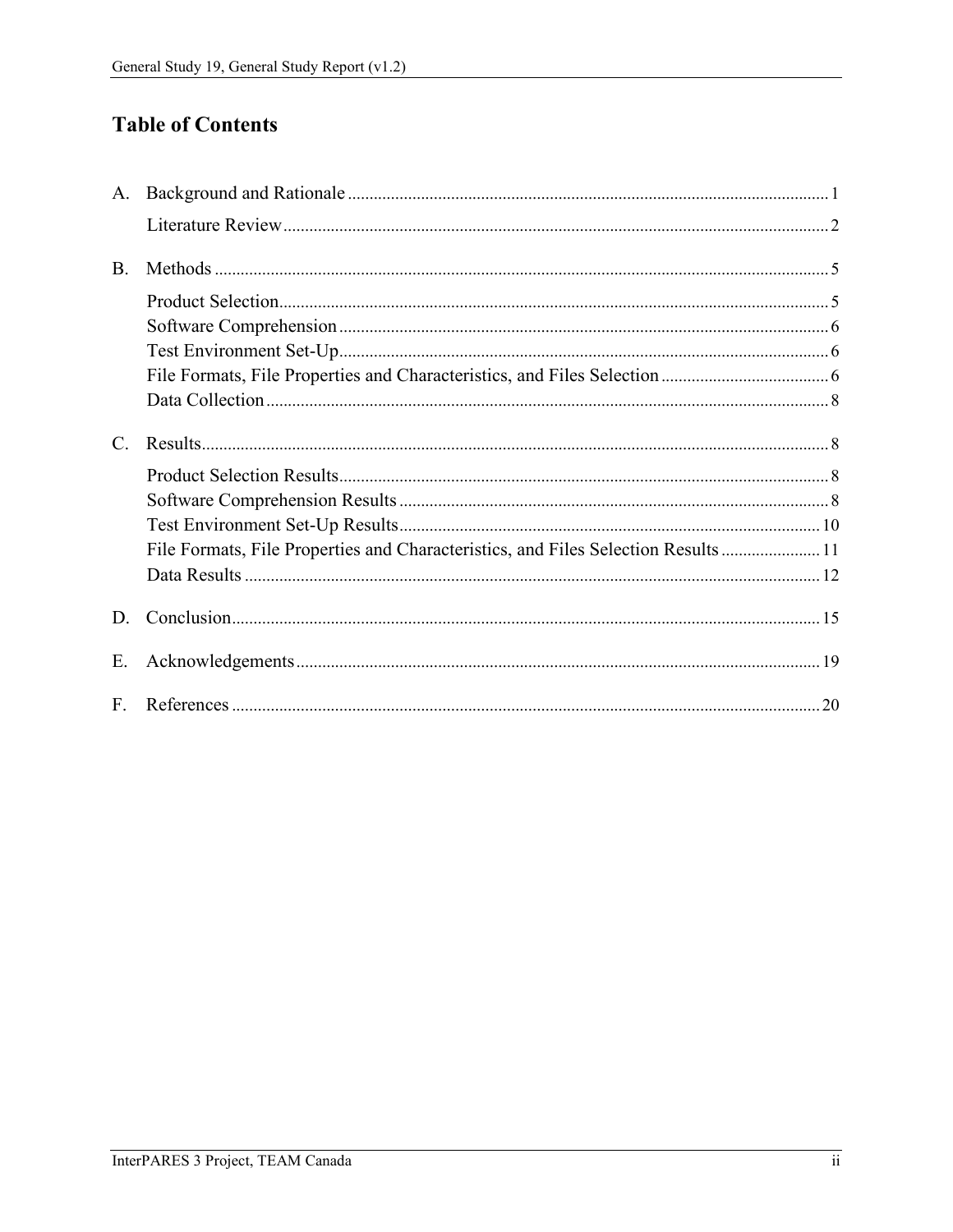# **General Study Report**

## <span id="page-3-0"></span>**A. Background and Rationale**

During the InterPARES 3 TEAM Canada case study on preparing shared drive files for migration into an electronic content management (ECM) system (Rogers *et al.*, 2010), the coinvestigators at the City of Surrey identified and adopted a number of utility applications to expedite their work. These utility applications included: a disk space manager, used to collect drive statistics, analyze file formats, create historical profiles, and facilitate metadata discovery; a file manager, used to apply a unique identifier and rename records; a duplication finder, used to identify and remove duplicates based on byte-by-byte comparison; a format identifier, used to identify and resolve missing file extensions; and a empty folder identifier, used to count and (initially) remove empty folders. The use of these utility applications is described in the *Shared Drive Migration Toolkit* (Enns and Badesha, 2011). During the course of the migration work, over 285 file formats were identified and appraised, however, following the business, technical, and records analysis described in the toolkit, only 47 file formats were confirmed as records suitable for migration, and only two of these file formats were found to be obsolete (unpublished data). These two file formats (.ptn and .dwt) represented only 18 files out of 98,000 appraised for migration. The balance of the file formats confirmed as records could be opened, dependent on the availability of the native application.

During the shared drive migration and ECM implementation, the City of Surrey team made a decision not to convert any files to long-term preservation formats. Beyond the constraints of time and available resources, the shared drive environment was ill-suited to linking the native and preservation files, and managing the associated metadata. By contrast, specific features in the ECM system could be leveraged to meet these ends post-migration. Additionally, in an active record system, there were difficulties in identifying the point-in-time at which a file should be put on a migration pathway. Although some record series could be converted to a preservation format on a time-based schedule, other record series reflected event-based activities where secondary files suitable for migration were generated for other purposes during the record lifecycle and could be co-opted for preservation. Finally, given the small number of formats identified as being patently obsolete (i.e., two), there did not appear to be a pressing need to begin bulk conversions at this time. In fact, the co-investigators wondered whether the question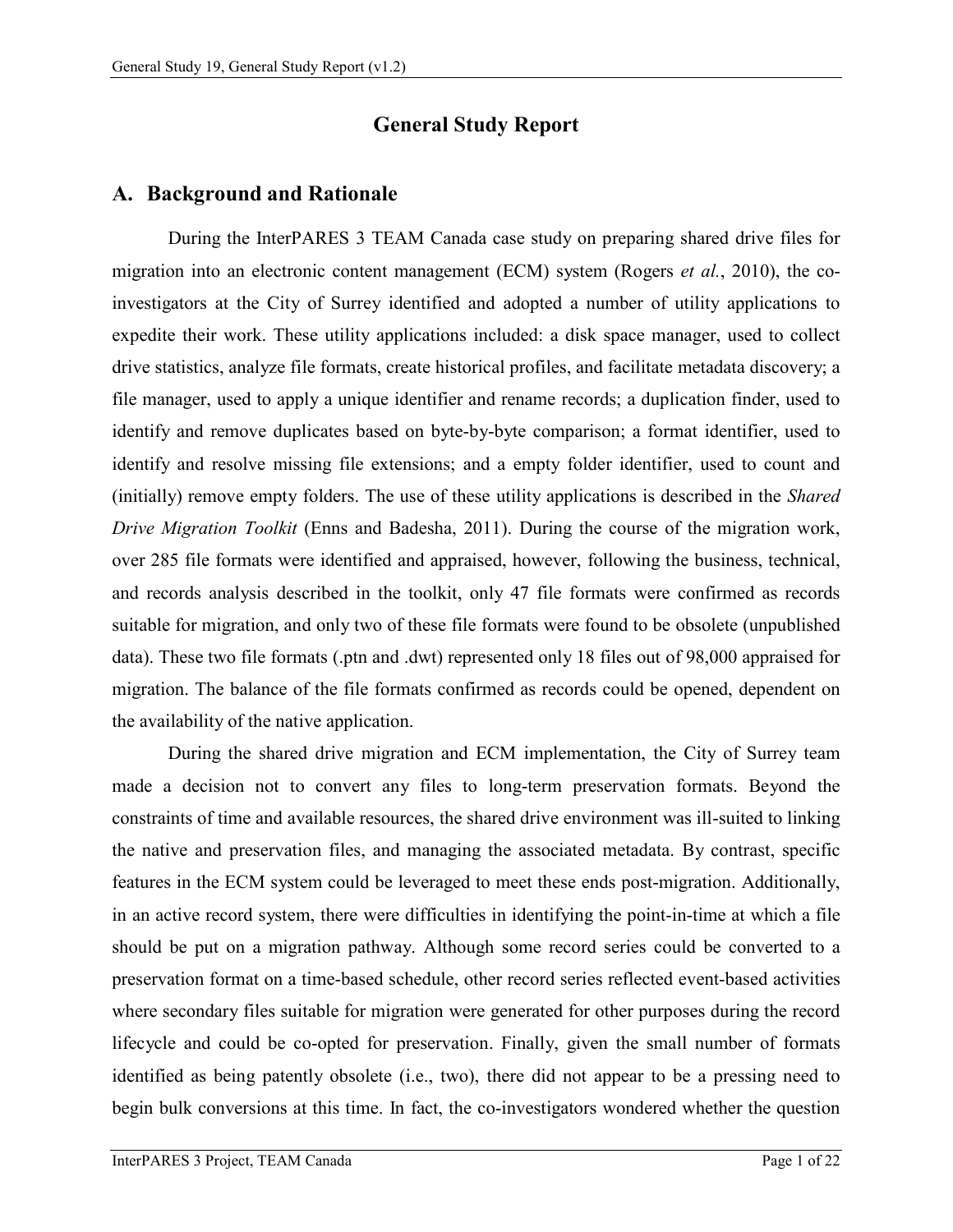of file conversion might be postponed indefinitely, given the ability to open the native files. In relation to this, the ECM system purchased by the City of Surrey included a file viewer that allowed users to open and annotate specialty drawing files where they did not have the native application loaded on their computer. Although subsequent testing revealed that the viewer module was not well integrated to the ECM system and it was not adopted, the idea that a file viewer might extend the life of a file format was appealing. As a secondary consideration in favour of investigating file viewers, the co-investigators found that during pre-migration file renaming activities, opening files to validate contents was a time-consuming activity, since only a few applications could be kept open on the task bar, and time was spent waiting for applications to open or load, and in flipping between native and utility applications. A file viewer that would enable viewing of multiple formats from a single point appeared to be an avenue worth pursuing.

Seeking to investigate file viewer further, the co-investigators worked with InterPARES 3 to formulate research questions, and four areas of interest were identified: how do file viewers work; what software is available for use; how accurately do file viewers render files; and what role might file viewers play in digital preservation. Over the course of a year, these questions were examined by the co-investigators and discussed at InterPARES 3 bi-annual workshops. From the outset, the research questions represented an unexplored area of interest, since little was available on the topic, and none of the case study participants or researchers used file viewers in their work at that time, with the exception of a research assistant who had used a file viewer while working at the Washington State Archives.

### <span id="page-4-0"></span>**Literature Review**

A number of articles mentioning file viewers are found in software and computer engineering journals, primarily with respect to the role of file viewers in software design. For example, an article on a product called GroupKit mentions a file viewer in the context of enabling users' views of text documents in a Unix conferencing environment (Roseman and Greenberg 1995, p.6). Similarly, two articles mention file viewers in the context of Unix programming, and list other types of viewers: a directory viewer, an error viewer, an execution viewer, a software landscape viewer, and an interface viewer (Manoridis *et al.*, 1993, pp.16, 18) and a project viewer and a graph viewer (Anderson and Teitelbaum, 2001, p.3). Interestingly, file viewers are one of a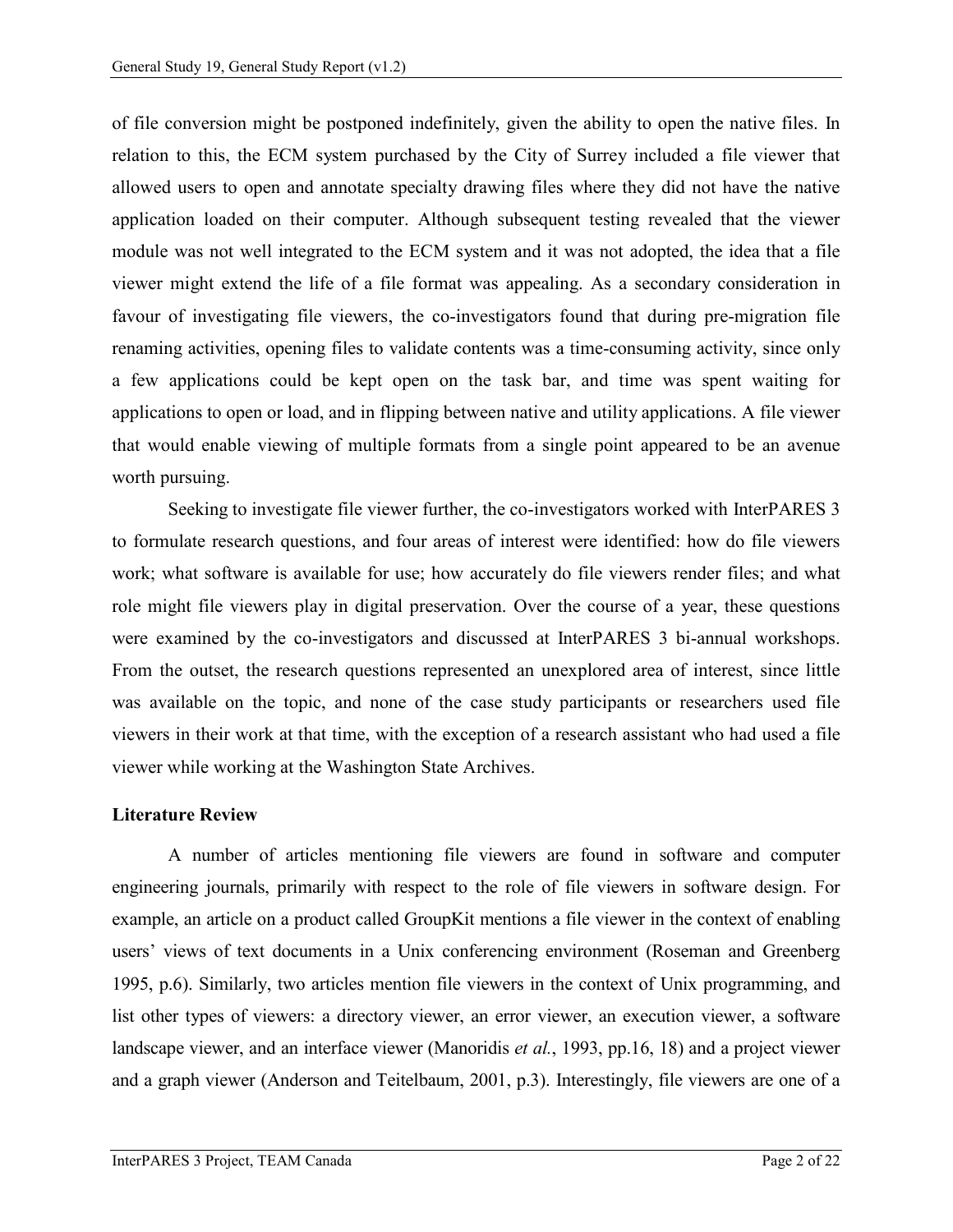number of viewers used to interpret machine language into human-readable form.

Adjacent to this work are articles on file format identification (later found to be a component of file viewing). There are at least three computer-based methods for determining file formats: extension-based detection; magic-numbers-based detection; and content-based detection (Amirani *et al.*, 2008). Essentially, the extension-based approach uses file names and mime types; the magic number approach uses the "secret" numbers hidden in file headers; and the content- based approach references "fileprints" through different types of frequency analysis (McDaniel and Heydari, 2002 and Amirani *et al.*, 2008). Scattered through these highly technical articles are suggestions as to why file format identification work is important, including: detection of changes made by a malicious user; dealing with proprietary file types; obsolescence (Dhanalakshmi and Chellappan, 2009); and the need "to preserve data beyond the life of a particular piece of software" (McHenry *et al.*, 2009).

Within the format-identification articles, "Towards a Universal, Quantifiable, and Scalable File Format Converter" (McHenry *et al.*, 2009) is of particular interest. Here, the authors express concern that since "not every format supports the same data content" (p.140), data is dropped when a file is converted from one format to another. In order to minimize the data lost during conversions, they propose an NSCA Polyglot, or "a framework for measuring the quality of individual conversions and allowing for the use of this information in choosing optimal conversion paths" (p.146). They note that, "Aside from the ability to convert between many formats another useful application of such a potentially 'universal' converter is in the form of a 'universal viewer.' Given the ability to view one format in each domain, one could potentially view them all with such a converter by converting every file to this target format..." (p.146). With many archival and records institutions following a migration pathway strategy to long-term digital preservation, a universal file viewer that converts source formats to destination formats "on the fly" presents intriguing new possibilities.

Focusing on file formats, a number of articles and project reports in the library and archives realm examine the significant properties of file formats or "the characteristics of digital objects that must be preserved over time in order to ensure the continued accessibility, usability, and meaning of the objects" (Wilson, 2007a, p.15). Many digital preservation projects (e.g., Investigating Significant Properties of Electronic Content over time, Creative Archiving at Michigan and Leeds Emulating the Old On the New, CURL Exemplars in Digital Archives,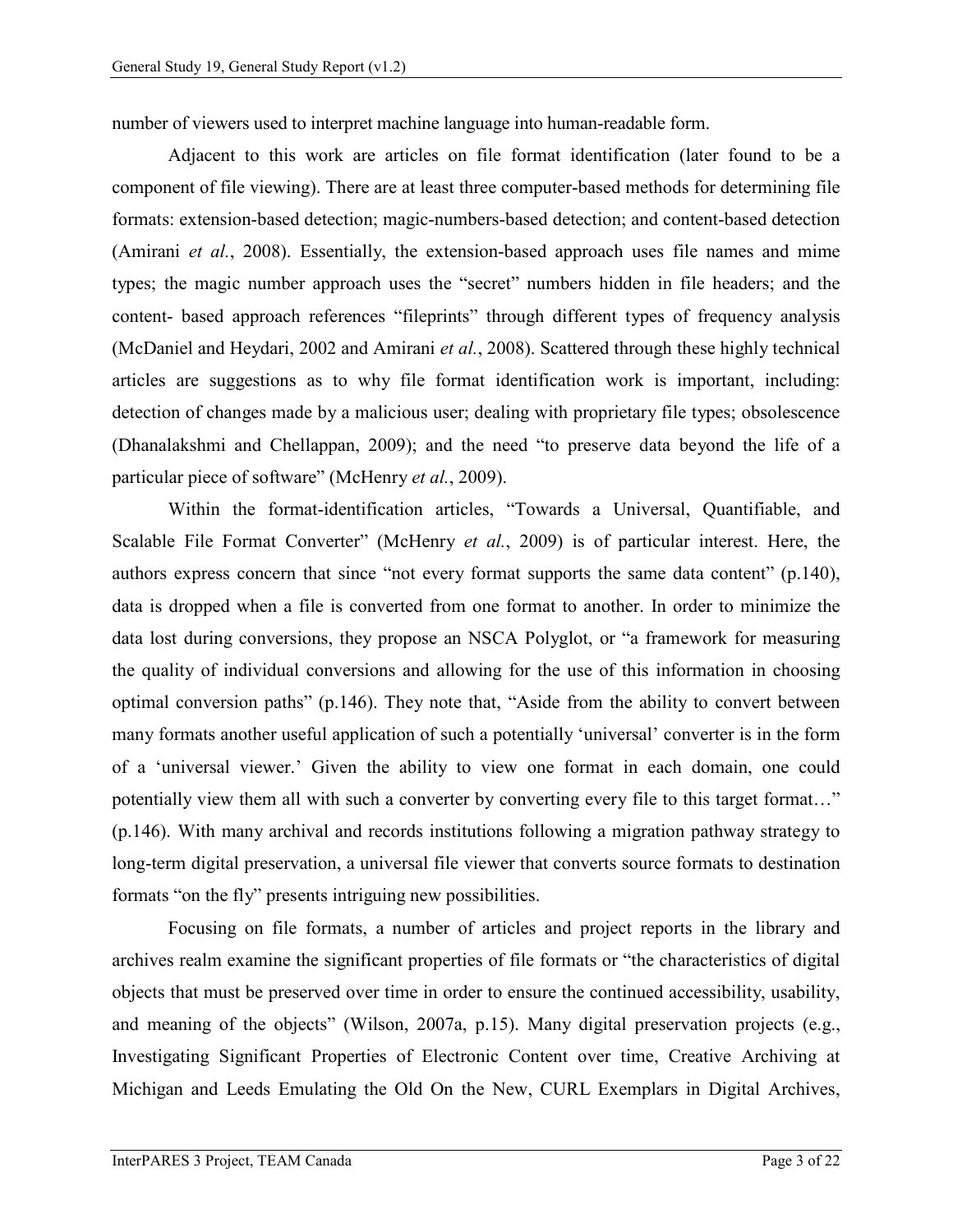Preservation and Long-term Access through Networked Services) and national archives (e.g., National Archives of Australia, National Archives and Records Administration, The National Archives) have published papers or web articles on significant properties (also called "significant characteristics" or "essential characteristics") in the context of providing a means of measuring whether a preservation strategy such as migration or emulation is successful, by comparing how well a target file retains the properties found in the source file. The "Significant Properties Report" (Wilson, 2007b) provides a useful overview, beginning with a reference to "Canonicalization: A Fundamental Tool to Facilitate Preservation and Management of Digital Information" in which Lynch notes, "We want to be able to guarantee that for a given object the reformatted version is equivalent to the original version with regard to some specific set of object characteristics" (as quoted in Wilson, 2007b, p.5).

An important shift in the significant properties discussion came with the general acceptance that digital objects "do not need to remain in a state that is unchanged from their original state in order for them to be considered authentic" (Wilson, 2007b, p.4). Instead, "A record is considered essentially complete and uncorrupted if the message meant to communicate in order to achieve its purpose is unaltered" (The National Archives, 2002, p.8, as quoted in Wilson, 2007b, p.4). However, an ensuing problem results, because what is considered "essential" may vary from audience to audience. For example, when looking at medieval manuscripts, an audience interested in text analysis would consider the text of a document to be essential, while an audience interested in literary metaphor would insist that the illustrative and design components as important as the text. Unfortunately, despite a "pressing need" to "develop a methodology, and begin identifying quantifiable sets of significant properties for specific classes of digital object[s]" (Wilson, 2007b, p.7), there is no definitive set of significant properties available.

Although some studies provide examples of significant properties for audio, email, raster images, and structured text (Grace, 2009), the *InSPECT Framework Report* reflects a general move towards developing a methodology or framework whereby "an evaluator operating in a curatorial institution can determine the properties that they consider to be essential based on their interpretation of acceptable loss" (Knight, 2009, p.9). To this end, institutions such as the Library of Congress and the Florida Digital Archives have identified and posted the significant properties of interest to their institution on their websites.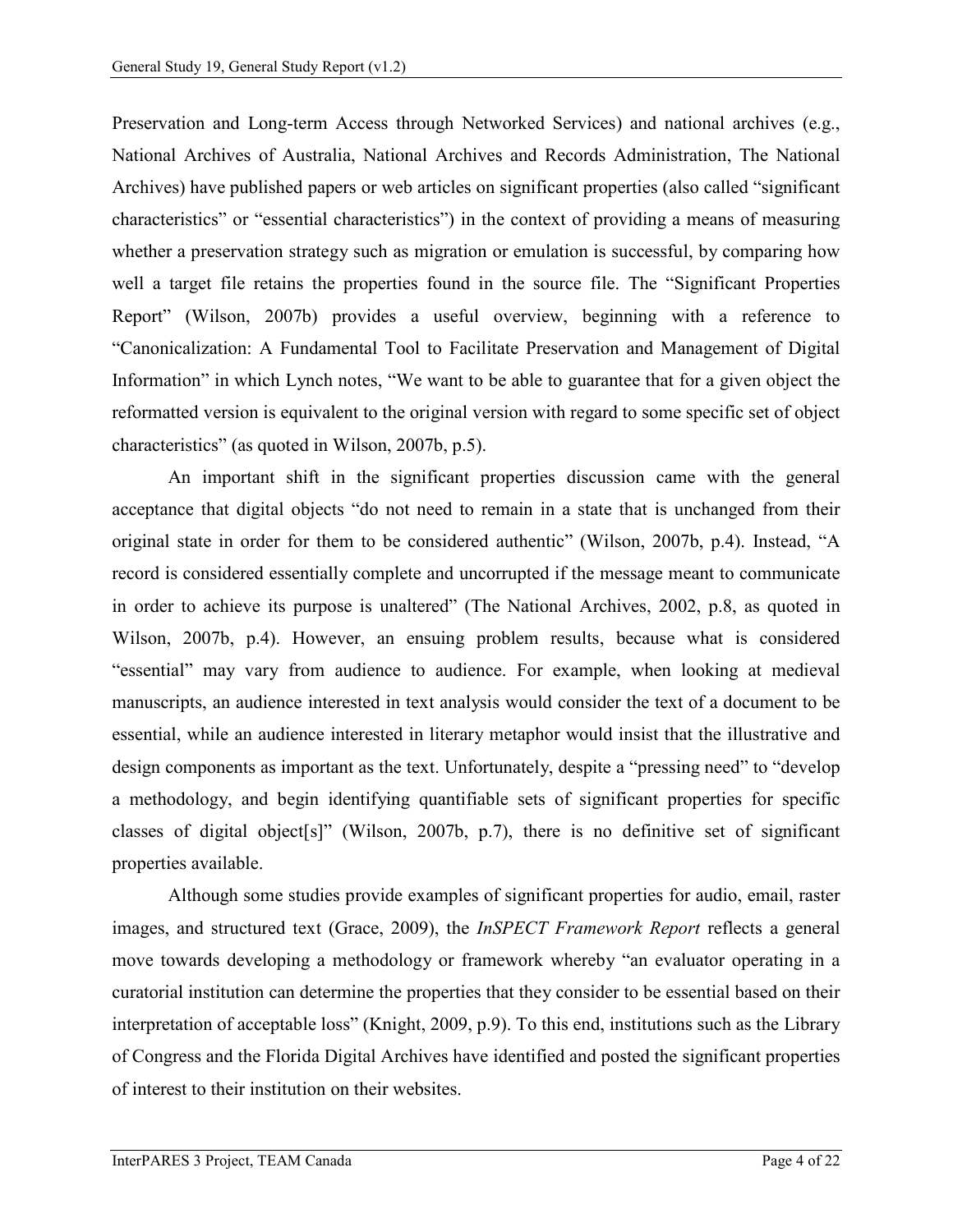### <span id="page-7-0"></span>**B. Methods**

Essentially, the research project relied selecting a workable number of file viewer products, formats and files, and comparing each file displayed in the native application with the same file displayed in a range of file -viewer software products. There were five phases to the project: product selection; software comprehension; test environment set-up; file formats, file properties, and files selection; and testing and data collection. With the exception of software comprehension, all phases were run twice, with adjustments made between the two runs. At the end of the project, the results from the second run were reviewed to see how well each file viewer performed, and a determination was made as to whether the file viewer "passed" or "failed" with regard to each file format.

#### <span id="page-7-1"></span>**Product Selection**

The main criteria for selecting the file viewer products included affordability, ease-ofaccess, and number of format categories covered. These three criteria can be explained as follows. First, in the previous shared drive migration project, none of the five utility applications cost more than \$100 US per licence, and based on this experience, this amount was used as the cut-off point for affordability. Second, due to information technology policies at the City of Surrey, unsupported software cannot be loaded to office computers, and software is only considered supported after being put through an internal review processes. Lacking a guarantee that any of the software would be adopted by the co-investigators' organizational unit, a personal laptop was used for file viewer loading, meaning that only software compatible with a Windows environment was loaded, and that higher-level programming abilities were not required for the install. Third, format categories were loosely considered to be text, data, email, drawing, still image, and moving image, and any file viewer selected was required to provide services for at least two categories. Whether or not the file viewer offered integration with the ECM product was noted, but if the file viewer met the other criteria, it was selected, regardless.

With these criteria in mind, a number of Google searches (e.g., "file viewers," "universal viewers," "best file viewers") were completed, resulting in a list of possible products. Next, Download.com and SorceForge.net were used as qualifying resources. Download.com features software reviews, technology news and software downloads. Their section on universal viewers helped the co-investigators short list the top 15 products within the cost requirement. Once the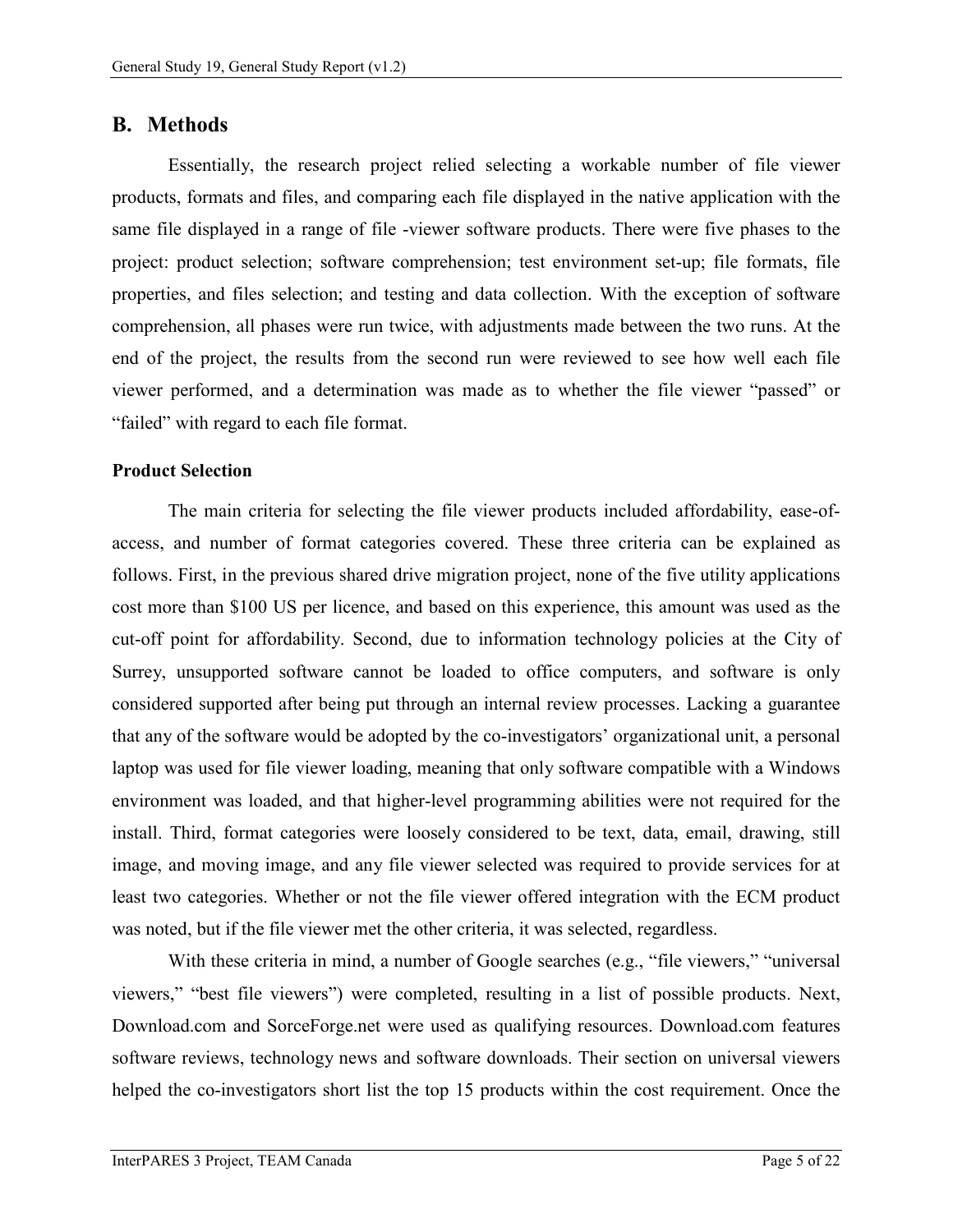products were short-listed, each product website was reviewed to identify the best fit for the project, and the final selection was made. SouceForge.net, a site for open-source software development, was also referenced, but although open-source file viewers were identified, only one open-source file viewer indicated that two format categories were supported, and an attempt to download this product was unsuccessful due to programming requirements.

#### <span id="page-8-0"></span>**Software Comprehension**

Once the file viewers were identified, the product websites were reviewed in an attempt to find information on how the products work. Since these are proprietary products, little was available. Next, the co-investigators contacted the software developers directly, using email and web forums. In every case, the developers were advised that the co-investigators were seeking information for a research paper on file viewers.

#### <span id="page-8-1"></span>**Test Environment Set-Up**

Two computers were used in the test environment: a Windows-platform workstation connected to the City of Surrey's networked computing environment; and a Windows-platform personal laptop not connected to the network. All of the test files were maintained on the workstation, and all of the file viewers were maintained on the personal laptop. The test files were transferred from the workstation to the personal laptop using a USB drive.

#### <span id="page-8-2"></span>**File Formats, File Properties and Characteristics, and Files Selection**

Although there are currently over 40 formats available in the ECM system, only the top 12 formats were selected for testing, with each represented by at least 500 files and up to 18 years' worth of files (with one exception). In this respect, the file formats selected reflect an intent to test file viewers, rather than file formats. Perhaps focusing on popular file formats provided the file viewers products with a better probability of success, but this was considered acceptable based on the discovery nature of the project. As well, the choice of popular file formats was dependent on the particular business units whose files were stored in the ECM system, which currently supports about 10 percent of the networked staff population. The selection of file formats chosen at another organization might differ (as would a selection made after more business units are added to the ECM system), but, based on the City of Surrey file format list, the co-investigators are inclined to believe that many of their popular formats would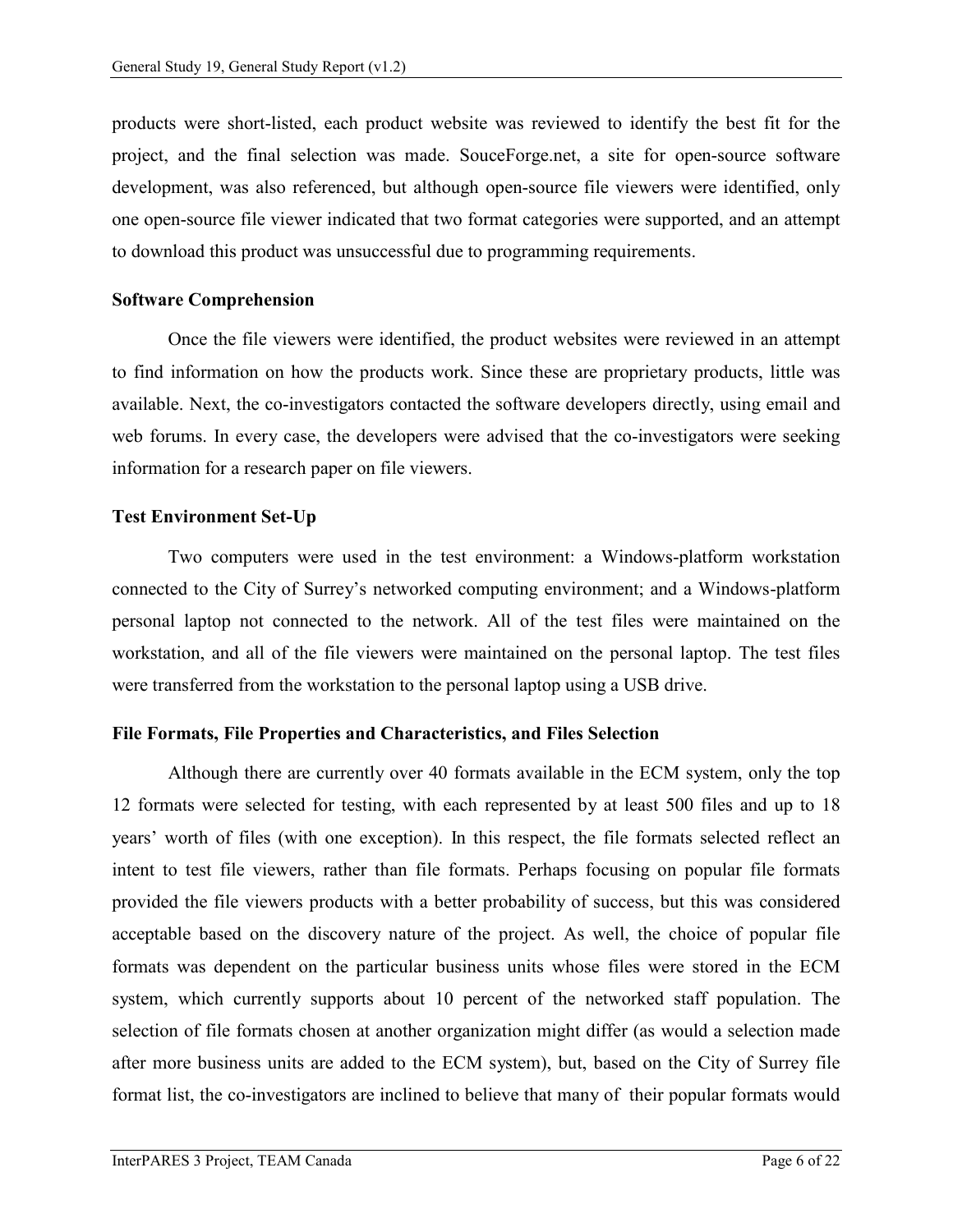be found at other facilities.

Lacking a significant properties standard, the co-investigators referenced the significant properties listed on the InSPECT, Florida Digital Archives (FDA), and the Library of Congress (LOC) websites for each format category, as available: text (InSPECT, FDA, LOC); data (FDA); email (InSPECT); web (InSPECT); image (InSPECT, FDA, LOC); and moving image

(InSPECT, LOC). Based on their experience in the previous shared drive migration project, the co-investigators divided significant properties (as used by InSPECT, FDA, and LOC) into *properties,* which could be determined without opening a file, and *characteristics,* which could only be determined by opening a file. For all format categories, three properties were identified: Title, Creator, and Date Created. Additional properties were identified by format category: Word Count (text); Resolution, Bit Depth, Width, and Height (image); and Length, Width, Height, Pixel Aspect Ratio, and Frame Rate (moving image). In each case, these properties could be viewed using the Windows operating system and/or a file manager utility application, and the native application. What this means is that the co-investigators' analysis of file viewer performance was not be based on whether or not metadata properties could be accessed, but rather whether or not characteristics were observed.

These properties did not reveal much about the ability of a file viewer to render files. Instead, with reference to the InSPECT, FDA, and LOC websites, and the co-investigators own observations, a list of characteristics was designed to test the file viewers from the inside. These characteristics included: Header and Footer, Font Size and Colour, Images/Diagrams, Bullets and Numbering, Print, *Hyperlinks, Page Count, and Text Search* (text); *Font Size and Colour,* Cells, *Formulas, Macros and Links, Frames/Page Breaks* (data); Font Size and Colour, Sender, Receiver, Name, Date Sent, Date Received, Subject, Attachments, Body, Signature (email); Division, Paragraph, Image, Link, Frame (web); Font Size and Colour; Colour, Scalability, Sharpness, *Page Number* (drawing); Colour, Completeness (image); and Colour, Sound, and Back and Forward Navigation (moving image). (Note that the mandatory characteristics are shown in regular font, while the *optional characteristics* are shown in italic font.)

A first run of testing was completed on seven file viewers and 14 file formats for a total of 126 files. For each format, nine files were selected, with three files selected for each of three time blocks (1994-1999; 2000-2005; and 2006-2011). These time blocks were intended to demonstrate whether file viewers were to any degree backwards compatible. In the second run of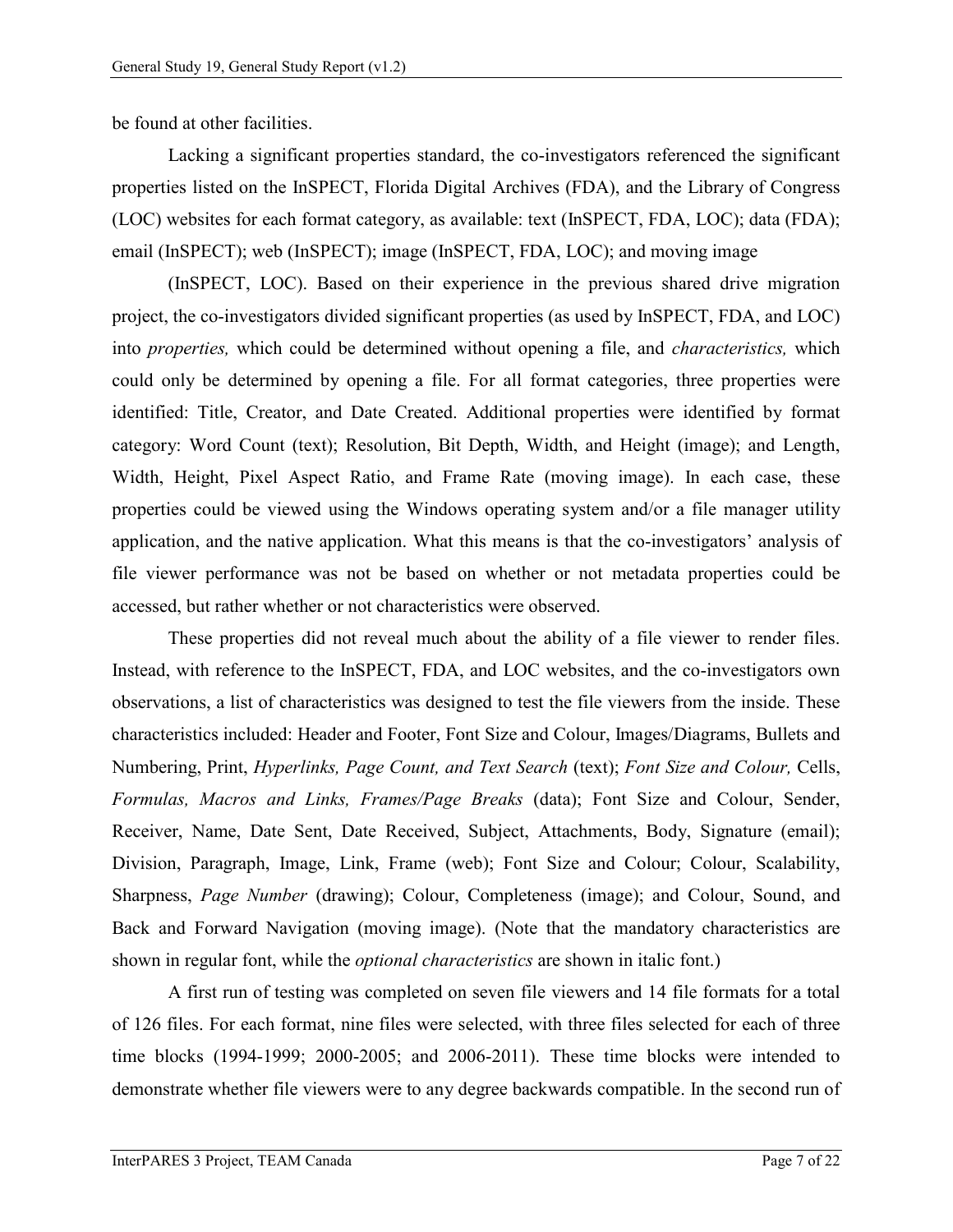testing, only nine files were identified for each of 12 formats for a total of 108 files. Significant care was taken to ensure that each of the files was an appropriate candidate for testing and presented properties and characteristics of interest.

#### <span id="page-10-0"></span>**Data Collection**

Data was collected for using a separate chart for each file format and each file viewer, for a total of 72 charts (see Tables 3 to 5). These results were tabulated in pass/fail summary charts, separated into the three time periods (see Tables 6 to 8).

## <span id="page-10-1"></span>**C. Results**

#### <span id="page-10-2"></span>**Product Selection Results**

Based on the three criteria of affordability, ease-of-access, and minimum format categories, six file viewer products were identified and tested in the second run:

- 1. Accessory Software File Viewer (\$23.00);
- 2. FileStream Turbo Browser (\$69.00);
- 3. GetData Explorer View (\$29.95);
- 4. Irfan View (\$10.00 donation);
- 5. Quick View Plus (\$49.00); and
- 6. UV ViewSoft (\$25.00).

Trial versions were available for a number of products, and a number of these versions were loaded and previewed to help the co-investigators familiarize themselves with this file viewers in general. A trial version of a product called Daeja ViewONE was used in the first run testing, but later discarded due to pricing (\$1,200 for a site licence).

In reviewing file viewer products, it appeared that there were two categories of fileviewer software: low-cost file viewers intended as stand-alone products; and more costly file viewers intended for integration with other software.

#### <span id="page-10-3"></span>**Software Comprehension Results**

Altogether, five companies responded to the co-investigators questions regarding how file viewers work: Accessory Software File Viewer, Daeja ViewONE, IrfanView, Oracle Stellant, and UV ViewSoft. There were two barriers to learning how file viewers work: first, companies protect proprietary information; and, second, as one contact noted, "it is tricky to get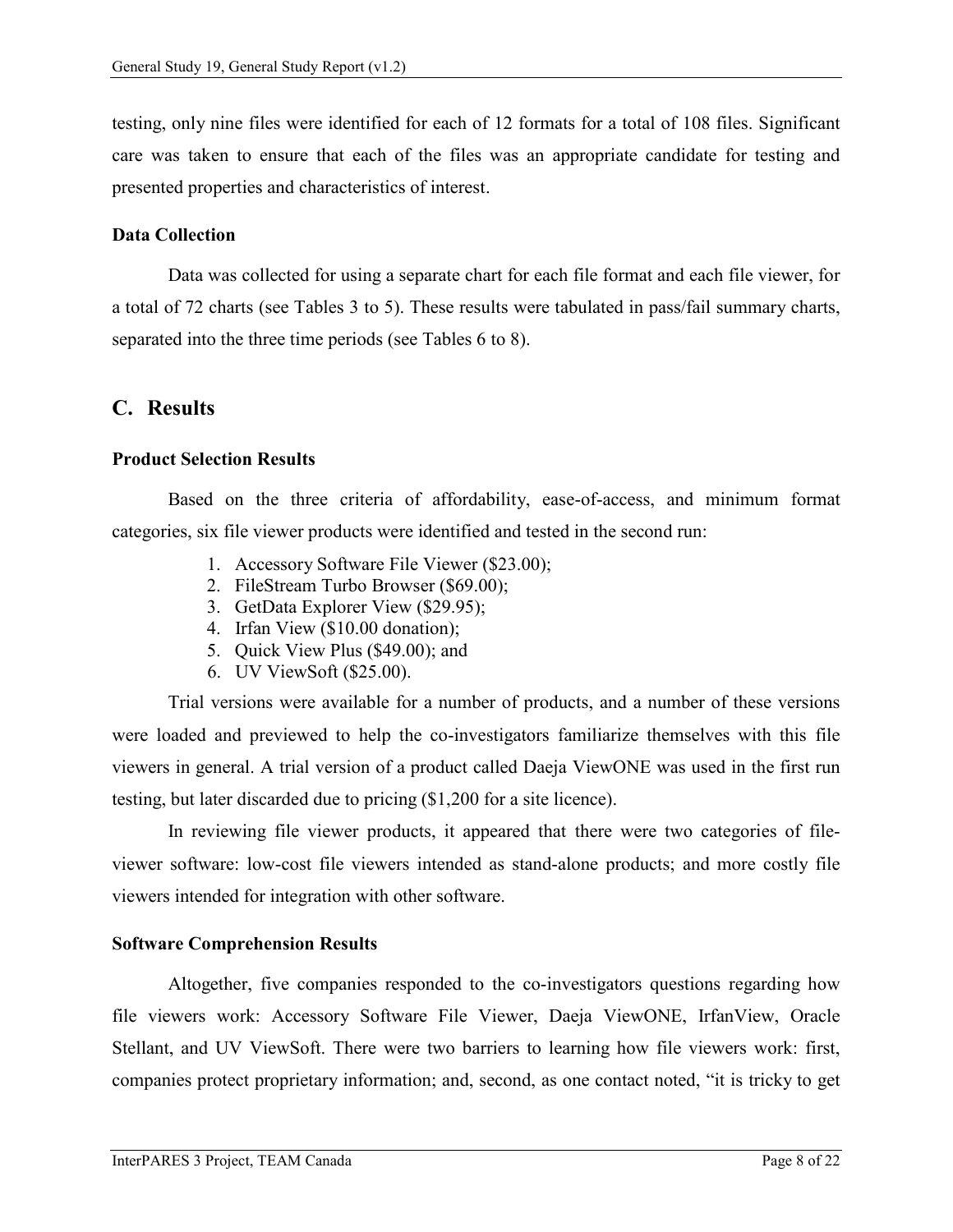the fine detail on this as it is quite a complex subject." However, by piecing together the information provided by the software developers, a basic understanding was achieved.

In general, file viewers work by identifying file formats through header information, magic numbers, or content, and then rendering the content in human-readable form. If the file format is one that the viewer can render "as is," the file is displayed in native format. If not, the file is converted to a second format and then rendered. In order to extend their file format rendering capabilities, file viewers often consist of a number of viewers bundled together. For example, the Accessory Software File Viewer contact noted their product uses viewers from Internet Explorer (for text, html, and Microsoft Object Linking and Embedding or OLE); LEADTOOLS (for images); and Delphi (for data with open database compliancy or ODBC). Similarly, UV ViewSoft leverages the Microsoft Internet Explorer engine (for html); a doc-rtf converter (for text); and Delphi (for data). The Daeja ViewONE contact referred to "third-party libraries," and the Stellant respondent noted the use of "outside-in" libraries which convert "foreign" formats to a generic format which standard viewers can then access. As a result, it appears that most products rely on file filters and conversion, and are, in the words of the Stellant respondent "actually rendering a much smaller number of standard formats" than the 100 to 300 file formats commonly listed in product information. During testing, it was interesting to note that all six products launched Adobe Reader to render .pdf files.

In some cases, the file viewer product is intended for specific format categories—for example, IrfanView is intended for use with image and audio/video file formats, while FileStream Turbo Browser extends to six format categories. (As a side note, software products that render audio/video file formats are referred to as "players" rather than viewers.) The capabilities noted in product information are summarized in Table 1.

| <b>Products</b>                                 | <b>Text</b> | <b>Data</b> | Email | <b>Drawings</b> | <b>Images</b> | <b>Moving</b><br><b>Images</b> |
|-------------------------------------------------|-------------|-------------|-------|-----------------|---------------|--------------------------------|
| <b>Accessory Software File</b><br><b>Viewer</b> | <b>Yes</b>  | <b>Yes</b>  | No.   | No              | Yes           | Yes                            |
| <b>FileStream Turbo Browser</b>                 | <b>Yes</b>  | <b>Yes</b>  | Yes   | Yes             | Yes           | <b>Yes</b>                     |
| <b>GetData Explorer View</b>                    | <b>Yes</b>  | No          | Yes   | Yes             | <b>Yes</b>    | <b>Yes</b>                     |
| <b>IrfanView</b>                                | No          | No.         | No    | No              | Yes           | <b>Yes</b>                     |

**Table 1:** File Viewer Products and File Format Capabilities (based on product information)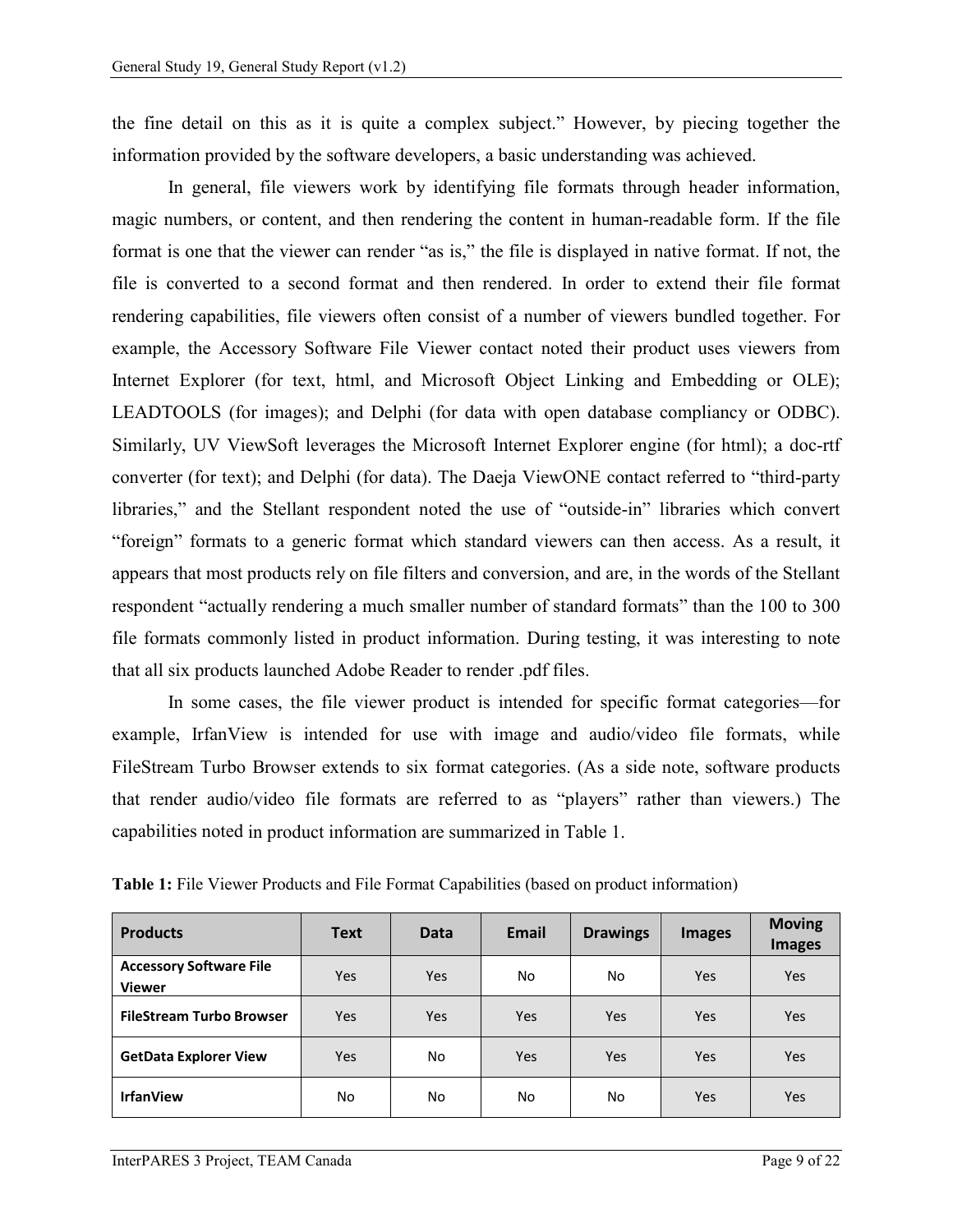| <b>Quick View Plus</b> | Yes | Yes | Yes | Yes | Yes        | No  |
|------------------------|-----|-----|-----|-----|------------|-----|
| <b>UV ViewSoft</b>     | Yes | No  | No  | No  | <b>Yes</b> | Yes |

Some file viewers include additional functionality, such as format conversion, file annotation, file redaction, and integration with electronic record or content management systems. It is assumed that the software developers producing the file viewers look to appeal to a wider market, first by extending the number of file formats that their file viewers can render, and, second, by broadening the marketability of the product by adding related features which users may be interested in. These features included format conversion, editing, annotation, redaction, and product integration, and were more commonly available in the category file viewers that were more costly and likely intended for integration with other software. As shown in Table 2, few of these features were available in the file viewers selected for testing in this project.

| <b>Products</b>                                 | Format<br><b>Conversion</b> | Edit       | Annotation | <b>Redaction</b> | Product<br>Integration |
|-------------------------------------------------|-----------------------------|------------|------------|------------------|------------------------|
| <b>Accessory Software File</b><br><b>Viewer</b> | No.                         | No.<br>No. |            | No               | No                     |
| <b>FileStream Turbo Browser</b>                 | Yes                         | Yes        |            | No               | No                     |
| <b>GetData Explorer View</b>                    | No.                         | No.        | No         | No               | No                     |
| <b>IrfanView</b>                                | No.                         | No.        | No.        | No               | <b>Yes</b>             |
| <b>Quick View Plus</b>                          | No.                         | No.        | No.        | No               | No                     |
| <b>UV ViewSoft</b>                              | No.                         | No.        | No.        | No               | Yes                    |

**Table 2:** File Viewer Products and Additional Features (based on product information)

Based on the product information available, the co-investigators expected that FileStream Turbo Browser and Quick View Plus to perform the best during the data collection phase of the project.

### <span id="page-12-0"></span>**Test Environment Set-Up Results**

In general, the test environment, consisting of a City of Surrey networked workstation and a personal laptop was sufficient. In a more ideal situation, the computers used would be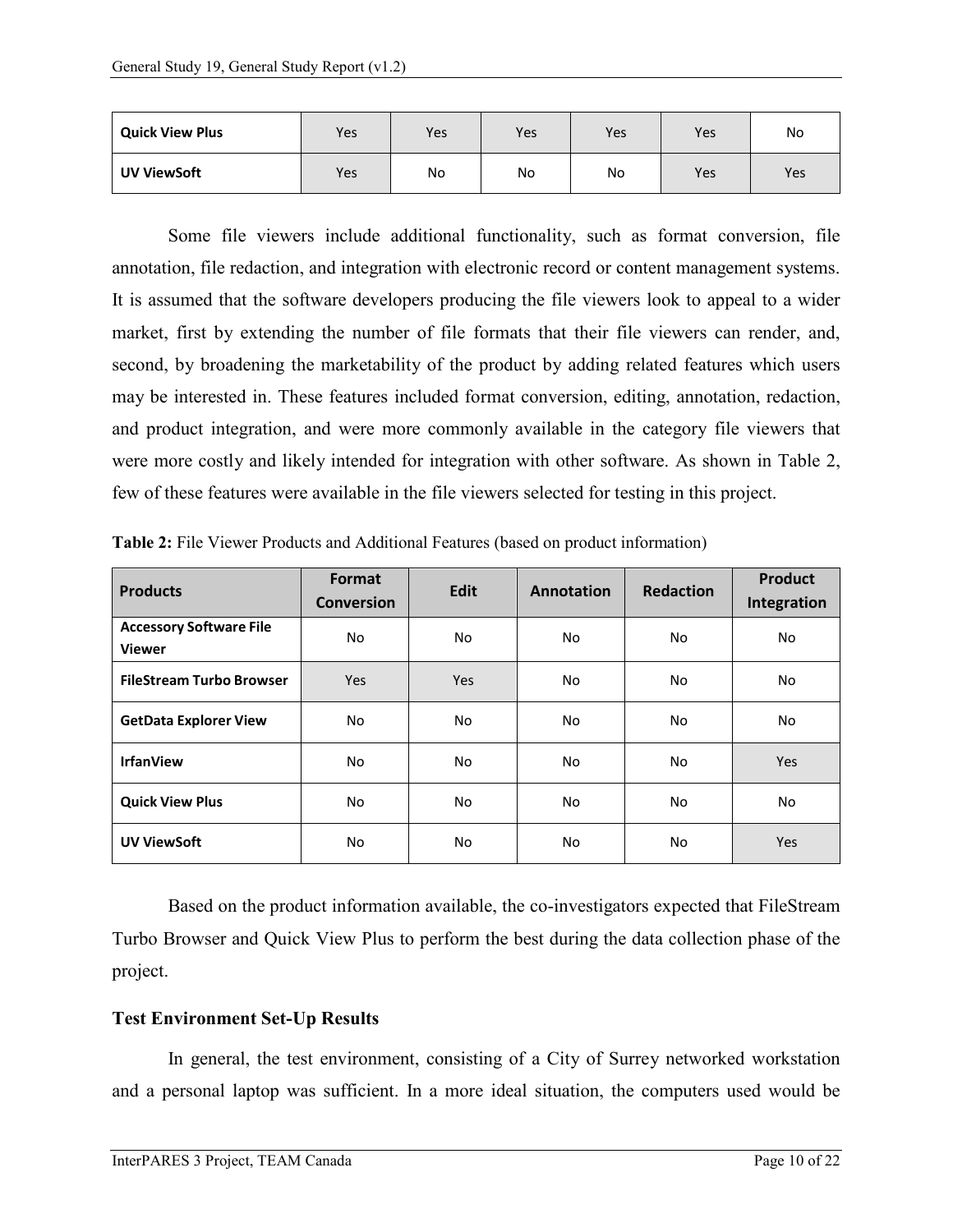identical, sharing the same software load and common access to the shared drive and files. During testing, differences in screen size and colour space were manually compensated for, and did not present a barrier to data collection. However, because the personal laptop did not have access to the shared drives, files had to be copied, resulting in changes to critical metadata (i.e. Owner, Date Created, Location). This would not have been the case if both computers were networked workstations.

Mitigating the problem of changed metadata by confirming its availability and values reinforced the co-investigators' belief that metadata properties are different from file characteristics. From their point-of-view, a file viewer does not need to be able to access properties that can be better assessed with a more suitable tool such as an operating system or a file manager utility application.

#### <span id="page-13-0"></span>**File Formats, File Properties and Characteristics, and Files Selection Results**

The twelve file formats chosen for the second run of testing included: text (.doc, .pdf, .ppt), data (.xls), email (.msg), web (.htm), drawing (.dwg, .vsd), image (.jpg, .tif), and moving images (.mov, .avi). All of these formats met the requirement of at least 500 files and at least three files from each of the three time blocks (with the exception of the .avi format, where only files from the last time block were found).

During preliminary testing, a discovery was made that four out of the six viewers could not render Microsoft files in ".x" file formats (i.e., .docx, .pptx, .xlsx), designed to meet the Office Open XML standard. Additionally, the file viewers that could open .htm files rendered the files as text representations with style tags, without graphic representation. The reason for the "xml" gap in the file viewers is not known. Perhaps the developers of these products do not consider xml file formats problematic, assuming that these files will be viewed using a web browser or editor. Or perhaps the xml file formats are too new, and the development work is not complete. At any rate, the .x file formats were removed from the test sample.

Regarding properties (determined without opening a file), there were few unexpected results. Word Count was not available for view for .pdf files in either Windows or file manager. The same issue appeared for Length, Width, Height, Pixel Aspect Ratio, and Frame Rate for .mov files.

Regarding characteristics (determined by opening a file), there were a number of general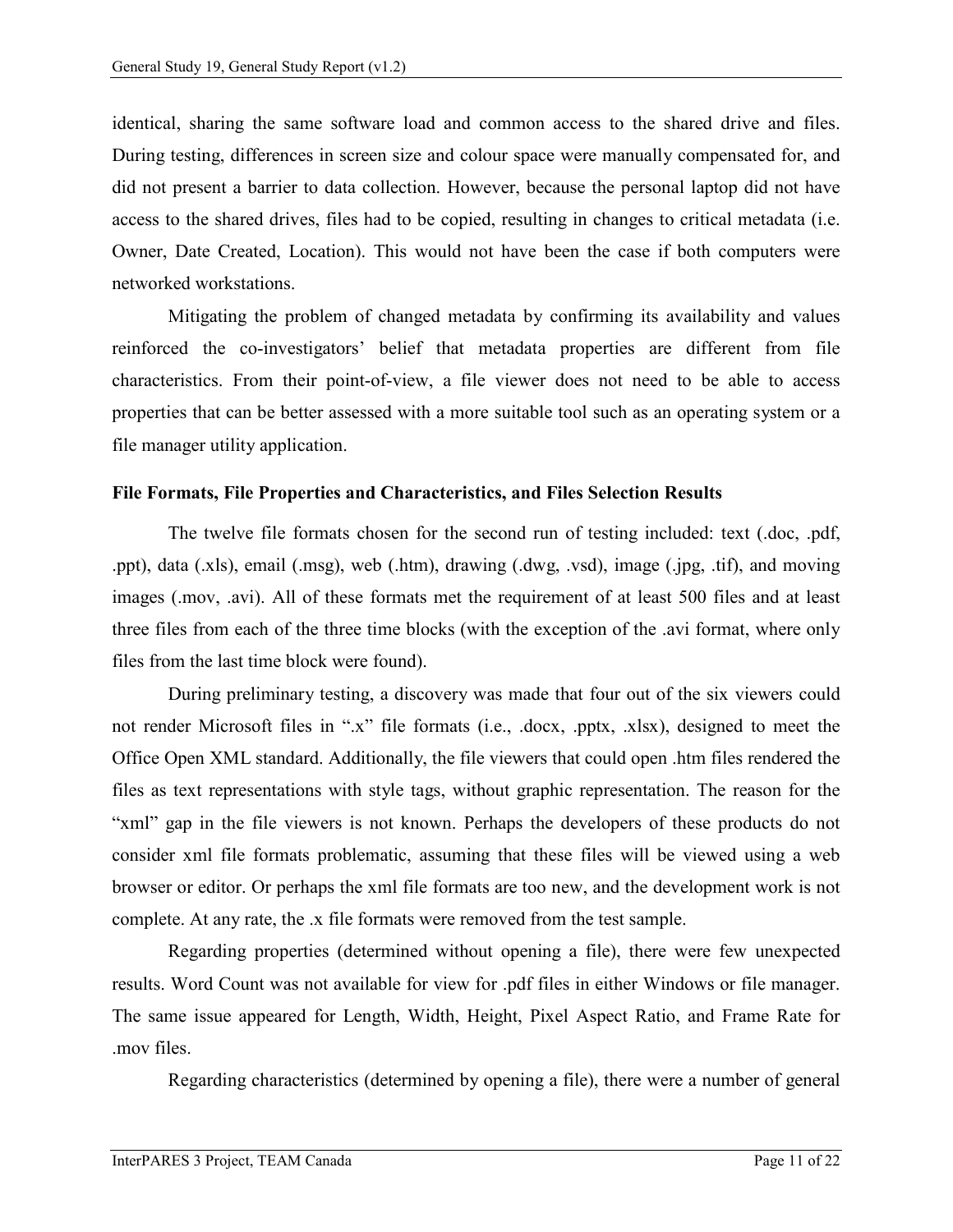observations. First, where a file viewer could render a file on screen, the file could be successfully sent to Print. Second, the web file format (.htm) and image file formats (.jpg, .tiff) were rendered by all six file viewers, although it should be noted that graphic representation of the web file format (.htm) was not a mandatory requirement. Third, some characteristics, such as slide presentation and animation (.ppt) or formulas, macros, and links (.xls) were not represented by any of the file viewers. Because these characteristics appeared to present a common problem to all viewers, they were treated as non-mandatory. Perhaps these characteristics are proprietary features of the native applications, and require execution rather than simple rendering. Fourth, in most cases, if a file viewer could render a file format, it could open older versions of the file format. Exceptions included GetData Explorer View (for .ppt in 2000-2005 and 1994-1999 and for .xls in 1994-1999) and UV ViewSoft Viewer (for .doc in 1994-1999).

During testing, four .docx files were identified and replaced from the test pool after five file viewers failed to render the files. An additional two files were identified as corrupt as they could not be opened in the native application. These files were removed and replaced.

#### <span id="page-14-0"></span>**Data Results**

Files were selected on the basis that mandatory properties were present and viewable in the operating environment and/or the file manager utility application and the native application. To ensure that good sample files were selected for the test pool, the data was extracted and collected in summary tables for each file format (see Table 3). In some files, the co-investigators found that mandatory properties were missing or overwritten. In these cases, the files were discarded. A total of 72 properties tables were created (i.e. six file viewers x 12 formats).

| <b>DOC</b>   | <b>Title</b>                                   | <b>Creator</b> | <b>Date Created</b> | <b>Word Countl</b> |
|--------------|------------------------------------------------|----------------|---------------------|--------------------|
| 1994 to 1999 |                                                |                |                     |                    |
| File 1       | Tracer Introduction and Configuration.doc      | Administrators | 1996-08-06 9:00     | 206                |
| File 2       | Instructions to Upgrading Firewall.doc         | Administrators | 1996-10-03 8:52     | 697                |
| File 3       | DCT CSDC Documentation Amanda 3.doc            | SURREY\LSA     | 1996-08-26 10:49    | 5472               |
| 2000 to 2005 |                                                |                |                     |                    |
| File 1       | DCT Audit Report Procure Audit Report.doc      | SURREY\NAJ     | 2000-01-13 16:21    | 4293               |
| File 2       | Steps for Renaming Production<br>databases.doc | SURREY\BL8     | 2002-07-09 14:12    | 2710               |

**Table 3:** Operating System Results for .doc Properties (mandatory and *optional*)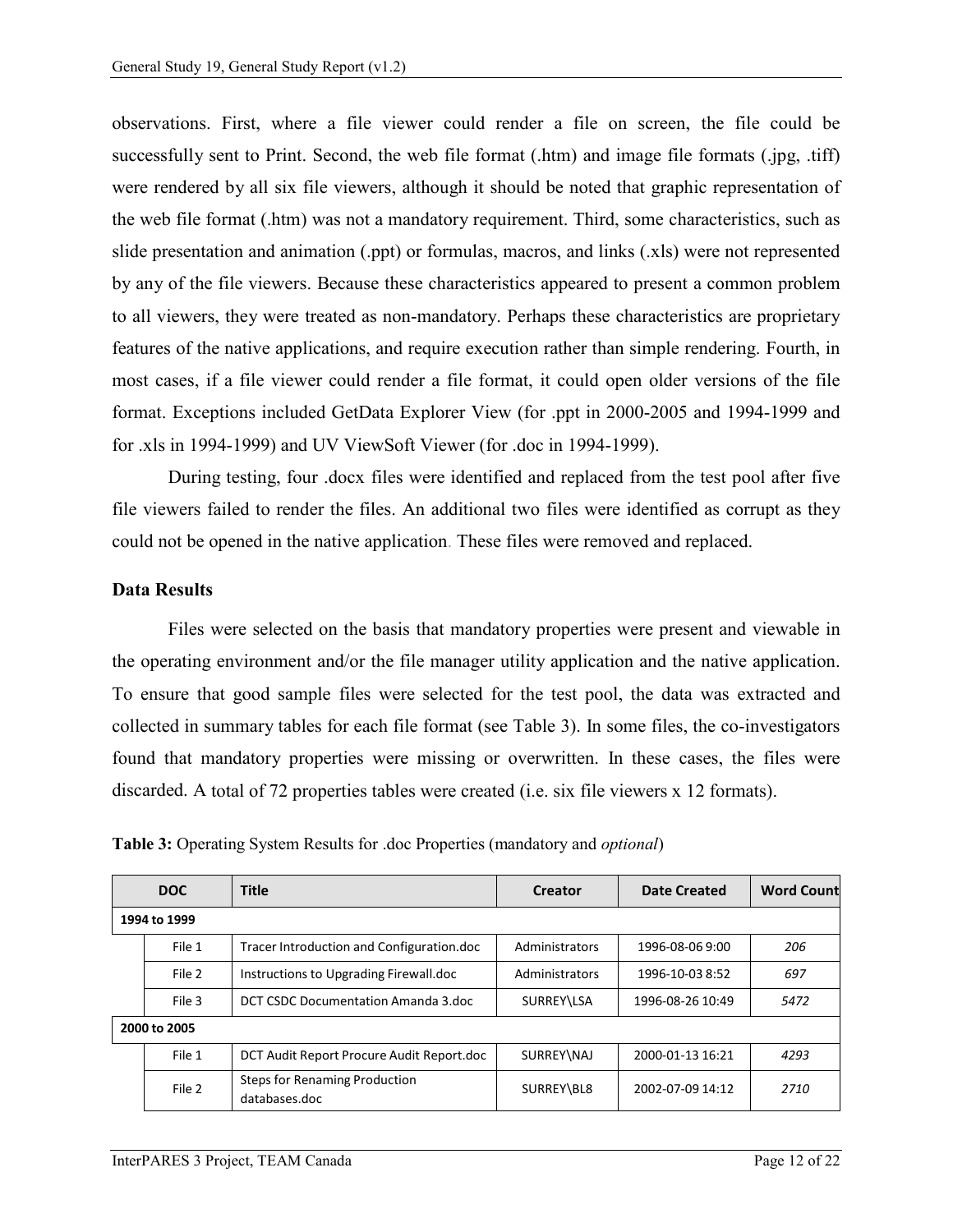| File 3       | DCT Old Pre 7 4 Documents Cognos 1.doc                        | SURREY\IAM | 2000-01-17 07:10 | 363  |
|--------------|---------------------------------------------------------------|------------|------------------|------|
| 2006 to 2011 |                                                               |            |                  |      |
| File 1       | DCT IP3 Creator Preserver Responsibilities<br>$V$ 03 0.doc    | SURREY\LE2 | 2009-05-22 13:03 | 3188 |
| File 2       | SOW Storage Solution Facilities Plans 2008<br>08 25 v01 0.doc | SURREY\LE2 | 2008-08-26 07:27 | 935  |
| File 3       | DCT Master List 2011.doc                                      | SURREY\EAG | 2010-12-02 11:00 | 3051 |

Once the file properties were checked, each format was tested on each file viewer by opening each file in the native application on the networked workstation, and then opening a copy of the file on the personal laptop. The characteristics of the files were compared, and the results were recorded in 72 separate tables (see Table 4).

**Table 4:** File Viewer Showing Pass Results for Characteristics for .doc File Format

|              | <b>DOC</b>                            | Header/<br>Footer | Font        | Images/<br><b>Diagrams</b> | <b>Bullets</b> | <b>Hyperlink</b> | Page<br>Count | <b>Text</b><br><b>Search</b> | <b>Print</b> | <b>OCR</b> |
|--------------|---------------------------------------|-------------------|-------------|----------------------------|----------------|------------------|---------------|------------------------------|--------------|------------|
|              | <b>Accessory Software File Viewer</b> |                   |             |                            |                |                  |               |                              |              |            |
|              | 1994 to 1999                          |                   |             |                            |                |                  |               |                              |              |            |
|              | File 1                                | <b>PASS</b>       | <b>PASS</b> | <b>PASS</b>                | <b>PASS</b>    | N/A              | PASS          | PASS                         | <b>PASS</b>  |            |
|              | File 2                                | <b>PASS</b>       | <b>PASS</b> | N/A                        | <b>PASS</b>    | PASS             | PASS          | PASS                         | <b>PASS</b>  |            |
|              | File 3                                | <b>PASS</b>       | <b>PASS</b> | <b>PASS</b>                | <b>PASS</b>    | PASS             | PASS          | PASS                         | <b>PASS</b>  |            |
| 2000 to 2005 |                                       |                   |             |                            |                |                  |               |                              |              |            |
|              | File 1                                | <b>PASS</b>       | <b>PASS</b> | <b>PASS</b>                | <b>PASS</b>    | PASS             | PASS          | PASS                         | <b>PASS</b>  |            |
|              | File 2                                | <b>PASS</b>       | <b>PASS</b> | <b>PASS</b>                | <b>PASS</b>    | PASS             | PASS          | PASS                         | <b>PASS</b>  |            |
|              | File 3                                | <b>PASS</b>       | <b>PASS</b> | <b>PASS</b>                | <b>PASS</b>    | N/A              | PASS          | PASS                         | <b>PASS</b>  |            |
|              | 2006 to 2011                          |                   |             |                            |                |                  |               |                              |              |            |
|              | File 1                                | <b>PASS</b>       | <b>PASS</b> | <b>PASS</b>                | <b>PASS</b>    | PASS             | PASS          | PASS                         | <b>PASS</b>  |            |
|              | File 2                                | <b>PASS</b>       | <b>PASS</b> | <b>PASS</b>                | <b>PASS</b>    | N/A              | PASS          | PASS                         | <b>PASS</b>  |            |
|              | File 3                                | <b>PASS</b>       | <b>PASS</b> | N/A                        | <b>PASS</b>    | PASS             | PASS          | PASS                         | <b>PASS</b>  |            |

The co-investigators determined whether a file viewer passed or failed based on mandatory characteristics. In the comparison test, the mandatory characteristics (shown in regular font) had to be seen in order for the file viewer to receive a pass for that format (see Table 4). If the mandatory characteristics were not present, the file viewer received a fail (see Table 5).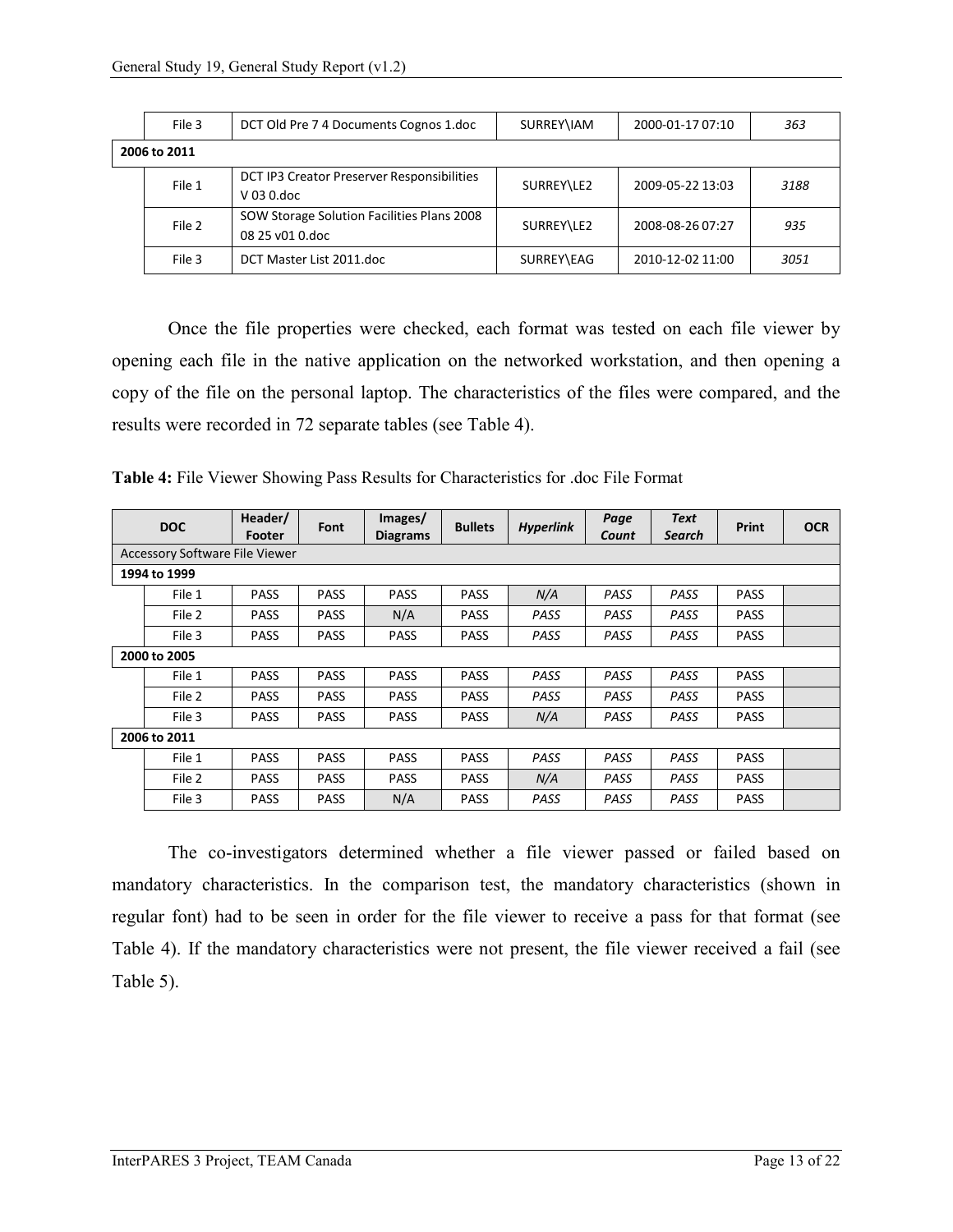|              | <b>DOC</b>                   | Header/<br><b>Footer</b> | Font        | Images/<br><b>Diagrams</b> | <b>Bullets</b> | <b>Hyperlink</b> | Page<br>Count | <b>Text</b><br>Search | <b>Print</b> | <b>OCR</b> |
|--------------|------------------------------|--------------------------|-------------|----------------------------|----------------|------------------|---------------|-----------------------|--------------|------------|
|              | <b>GetData Explorer View</b> |                          |             |                            |                |                  |               |                       |              |            |
|              | 1994 to 1999                 |                          |             |                            |                |                  |               |                       |              |            |
|              | File 1                       | <b>FAIL</b>              | <b>FAIL</b> | <b>FAIL</b>                | <b>FAIL</b>    | N/A              | <b>FAIL</b>   | PASS                  | <b>PASS</b>  |            |
|              | File 2                       | <b>FAIL</b>              | <b>FAIL</b> | N/A                        | <b>FAIL</b>    | FAIL             | <b>FAIL</b>   | PASS                  | <b>PASS</b>  |            |
|              | File 3                       | <b>FAIL</b>              | <b>FAIL</b> | <b>FAIL</b>                | <b>FAIL</b>    | <b>FAIL</b>      | <b>FAIL</b>   | PASS                  | <b>PASS</b>  |            |
| 2000 to 2005 |                              |                          |             |                            |                |                  |               |                       |              |            |
|              | File 1                       | <b>FAIL</b>              | <b>PASS</b> | <b>PASS</b>                | <b>FAIL</b>    | <b>FAIL</b>      | <b>FAIL</b>   | PASS                  | <b>PASS</b>  |            |
|              | File 2                       | <b>FAIL</b>              | <b>PASS</b> | <b>PASS</b>                | <b>FAIL</b>    | <b>FAIL</b>      | <b>FAIL</b>   | PASS                  | <b>PASS</b>  |            |
|              | File 3                       | <b>FAIL</b>              | <b>PASS</b> | <b>PASS</b>                | <b>FAIL</b>    | N/A              | <b>FAIL</b>   | PASS                  | <b>PASS</b>  |            |
|              | 2006 to 2011                 |                          |             |                            |                |                  |               |                       |              |            |
|              | File 1                       | <b>FAIL</b>              | <b>PASS</b> | <b>PASS</b>                | <b>FAIL</b>    | <b>FAIL</b>      | <b>FAIL</b>   | PASS                  | <b>PASS</b>  |            |
|              | File 2                       | <b>FAIL</b>              | <b>PASS</b> | <b>PASS</b>                | <b>FAIL</b>    | N/A              | <b>FAIL</b>   | PASS                  | <b>PASS</b>  |            |
|              | File 3                       | <b>FAIL</b>              | <b>PASS</b> | N/A                        | <b>FAIL</b>    | <b>FAIL</b>      | <b>FAIL</b>   | PASS                  | <b>PASS</b>  |            |

**Table 5:** File Viewer Showing Fail Results for Characteristics for .doc File Format

Once the data for characteristics were collected, the pass/fails for each file viewer and file format were compiled into three charts, showing the performance of the file viewer on newer files dated from 2006 to 2011, somewhat older files from 2000 to 2005, and older files from 1994 to 1999 (see Tables 6-8).

There were no file viewers that could successfully render all 12 file formats. Two file viewers were able to open 10 out of 12 formats: FileStream Turbo Browser and Quick View Plus. Turbo Browser was unable to open .doc and .vsd files, Quick View was unable to open .mov or .avi files. Of these two products, Quick View performed more closely to product claims as interpreted by the co-investigators (see Table 1).

| <b>File Viewer</b>                              | <b>DOC</b>  | <b>PDF</b>  | <b>PPT</b>  | <b>XLS</b>  | <b>MSG</b>  | <b>HTM</b>  | <b>DWG</b>  | <b>VSD</b>  | <b>JPG</b>  | <b>TIFF</b> | <b>MOV</b>  | <b>AVI</b>  |
|-------------------------------------------------|-------------|-------------|-------------|-------------|-------------|-------------|-------------|-------------|-------------|-------------|-------------|-------------|
| <b>Accessory Software</b><br><b>File Viewer</b> | <b>PASS</b> | <b>PASS</b> | FAIL        | <b>PASS</b> | <b>FAIL</b> | <b>PASS</b> | <b>FAIL</b> | FAIL        | <b>PASS</b> | <b>PASS</b> | <b>FAIL</b> | <b>PASS</b> |
| <b>FileStream Turbo</b><br><b>Browser</b>       | <b>FAIL</b> | <b>PASS</b> | <b>PASS</b> | <b>PASS</b> | <b>PASS</b> | <b>PASS</b> | <b>PASS</b> | <b>FAIL</b> | <b>PASS</b> | <b>PASS</b> | <b>PASS</b> | <b>PASS</b> |
| <b>GetData Explorer View</b>                    | <b>FAIL</b> | <b>PASS</b> | <b>PASS</b> | <b>PASS</b> | <b>FAIL</b> | <b>PASS</b> | <b>FAIL</b> | FAIL        | <b>PASS</b> | <b>PASS</b> | FAIL        | <b>FAIL</b> |
| <b>Irfan View</b>                               | <b>FAIL</b> | <b>FAIL</b> | FAIL        | FAIL        | <b>FAIL</b> | <b>PASS</b> | <b>FAIL</b> | FAIL        | <b>PASS</b> | <b>PASS</b> | <b>FAIL</b> | <b>PASS</b> |
| <b>Quick View Plus</b>                          | <b>PASS</b> | <b>PASS</b> | <b>PASS</b> | <b>PASS</b> | <b>PASS</b> | <b>PASS</b> | <b>PASS</b> | <b>PASS</b> | <b>PASS</b> | <b>PASS</b> | <b>FAIL</b> | <b>FAIL</b> |
| <b>UV Viewsoft Viewer</b>                       | <b>PASS</b> | <b>PASS</b> | <b>FAIL</b> | <b>PASS</b> | <b>FAIL</b> | <b>PASS</b> | <b>FAIL</b> | <b>FAIL</b> | <b>PASS</b> | <b>PASS</b> | <b>PASS</b> | <b>PASS</b> |

**Table 6:** File Viewer Capabilities by File Format (2006-2011)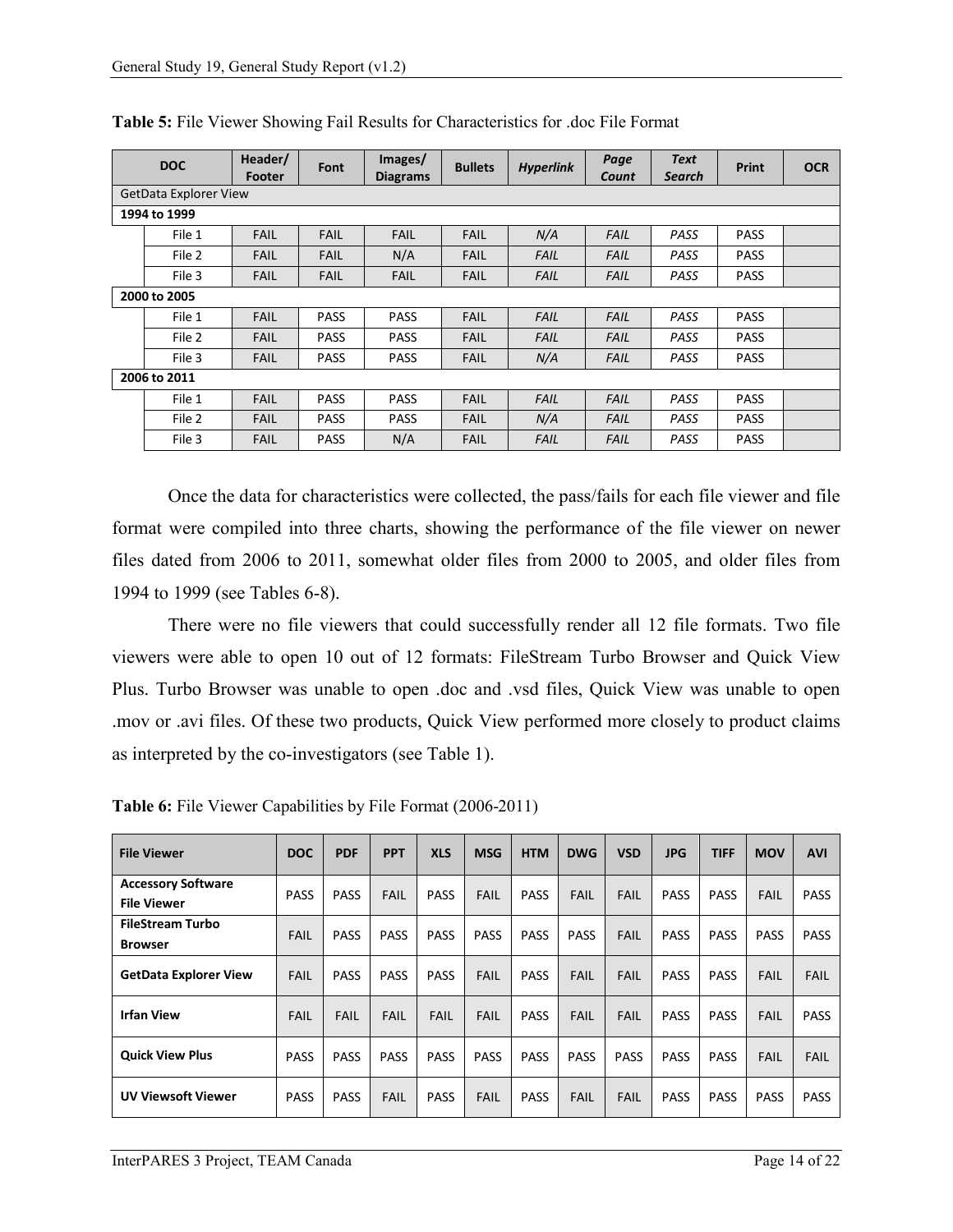| <b>File Viewer</b>                              | <b>DOC</b>  | <b>PDF</b>  | <b>PPT</b>  | <b>XLS</b>  | <b>MSG</b>  | <b>HTM</b>  | <b>DWG</b>  | <b>VSD</b>  | <b>JPG</b>  | <b>TIFF</b> | <b>MOV</b>  | <b>AVI</b> |
|-------------------------------------------------|-------------|-------------|-------------|-------------|-------------|-------------|-------------|-------------|-------------|-------------|-------------|------------|
| <b>Accessory Software</b><br><b>File Viewer</b> | <b>PASS</b> | <b>PASS</b> | <b>FAIL</b> | <b>PASS</b> | <b>FAIL</b> | <b>PASS</b> | <b>FAIL</b> | <b>FAIL</b> | <b>PASS</b> | <b>PASS</b> | <b>FAIL</b> | N/A        |
| <b>FileStream Turbo</b><br><b>Browser</b>       | <b>FAIL</b> | <b>PASS</b> | <b>PASS</b> | <b>PASS</b> | <b>PASS</b> | <b>PASS</b> | <b>PASS</b> | <b>FAIL</b> | <b>PASS</b> | <b>PASS</b> | <b>PASS</b> | N/A        |
| <b>GetData Explorer View</b>                    | <b>FAIL</b> | <b>PASS</b> | <b>FAIL</b> | <b>PASS</b> | <b>FAIL</b> | <b>PASS</b> | FAIL        | <b>FAIL</b> | <b>PASS</b> | <b>PASS</b> | <b>FAIL</b> | N/A        |
| <b>Irfan View</b>                               | <b>FAIL</b> | <b>FAIL</b> | <b>FAIL</b> | <b>FAIL</b> | <b>FAIL</b> | <b>PASS</b> | <b>FAIL</b> | <b>FAIL</b> | <b>PASS</b> | <b>PASS</b> | <b>FAIL</b> | N/A        |
| <b>Quick View Plus</b>                          | <b>PASS</b> | <b>PASS</b> | <b>PASS</b> | <b>PASS</b> | <b>PASS</b> | <b>PASS</b> | <b>PASS</b> | <b>PASS</b> | <b>PASS</b> | <b>PASS</b> | <b>FAIL</b> | N/A        |
| <b>UV Viewsoft Viewer</b>                       | <b>PASS</b> | <b>PASS</b> | <b>FAIL</b> | <b>PASS</b> | <b>FAIL</b> | <b>PASS</b> | <b>FAIL</b> | <b>FAIL</b> | <b>PASS</b> | <b>PASS</b> | <b>PASS</b> | N/A        |

**Table 7:** File Viewer Capabilities by File Format (2000-2005)

**Table 8:** File Viewer Capabilities by File Format (1994-1999)

| <b>File Viewer</b>                              | <b>DOC</b>  | <b>PDF</b>  | <b>PPT</b>  | <b>XLS</b>  | <b>MSG</b>  | <b>HTM</b>  | <b>DWG</b>  | <b>VSD</b>  | <b>JPG</b>  | <b>TIFF</b> | <b>MOV</b>  | <b>AVI</b> |
|-------------------------------------------------|-------------|-------------|-------------|-------------|-------------|-------------|-------------|-------------|-------------|-------------|-------------|------------|
| <b>Accessory Software</b><br><b>File Viewer</b> | <b>PASS</b> | <b>PASS</b> | <b>FAIL</b> | <b>PASS</b> | <b>FAIL</b> | <b>PASS</b> | <b>FAIL</b> | <b>FAIL</b> | <b>PASS</b> | <b>PASS</b> | <b>FAIL</b> | N/A        |
| <b>FileStream Turbo</b><br><b>Browser</b>       | <b>FAIL</b> | <b>PASS</b> | <b>PASS</b> | <b>PASS</b> | <b>PASS</b> | <b>PASS</b> | <b>PASS</b> | FAIL        | <b>PASS</b> | <b>PASS</b> | <b>PASS</b> | N/A        |
| <b>GetData Explorer View</b>                    | <b>FAIL</b> | <b>PASS</b> | <b>FAIL</b> | <b>FAIL</b> | <b>FAIL</b> | <b>PASS</b> | <b>FAIL</b> | <b>FAIL</b> | <b>PASS</b> | <b>PASS</b> | <b>FAIL</b> | N/A        |
| <b>Irfan View</b>                               | <b>FAIL</b> | <b>FAIL</b> | <b>FAIL</b> | <b>FAIL</b> | <b>FAIL</b> | <b>PASS</b> | <b>FAIL</b> | <b>FAIL</b> | <b>PASS</b> | <b>PASS</b> | <b>FAIL</b> | N/A        |
| <b>Quick View Plus</b>                          | <b>PASS</b> | <b>PASS</b> | <b>PASS</b> | <b>PASS</b> | <b>PASS</b> | <b>PASS</b> | <b>PASS</b> | <b>PASS</b> | <b>PASS</b> | <b>PASS</b> | <b>FAIL</b> | N/A        |
| <b>UV Viewsoft Viewer</b>                       | <b>FAIL</b> | <b>PASS</b> | <b>FAIL</b> | <b>PASS</b> | <b>FAIL</b> | <b>PASS</b> | <b>FAIL</b> | <b>FAIL</b> | <b>PASS</b> | <b>PASS</b> | <b>PASS</b> | N/A        |

# <span id="page-17-0"></span>**D. Conclusion**

The project provided relatively straight-forward results for the first three research questions. First, file viewers were found to work by rendering a file in its native file format, or by converting a file to a second format that could be rendered. Second, file-viewer software products appear to fall into two categories: lower-cost, stand-alone products; and higher-cost products capable of integration with electronic document, record, or content management systems. In general, the six lower-cost, stand-alone products tested performed as per the product claims. Differences between product claims and performance may depend on the metrics chosen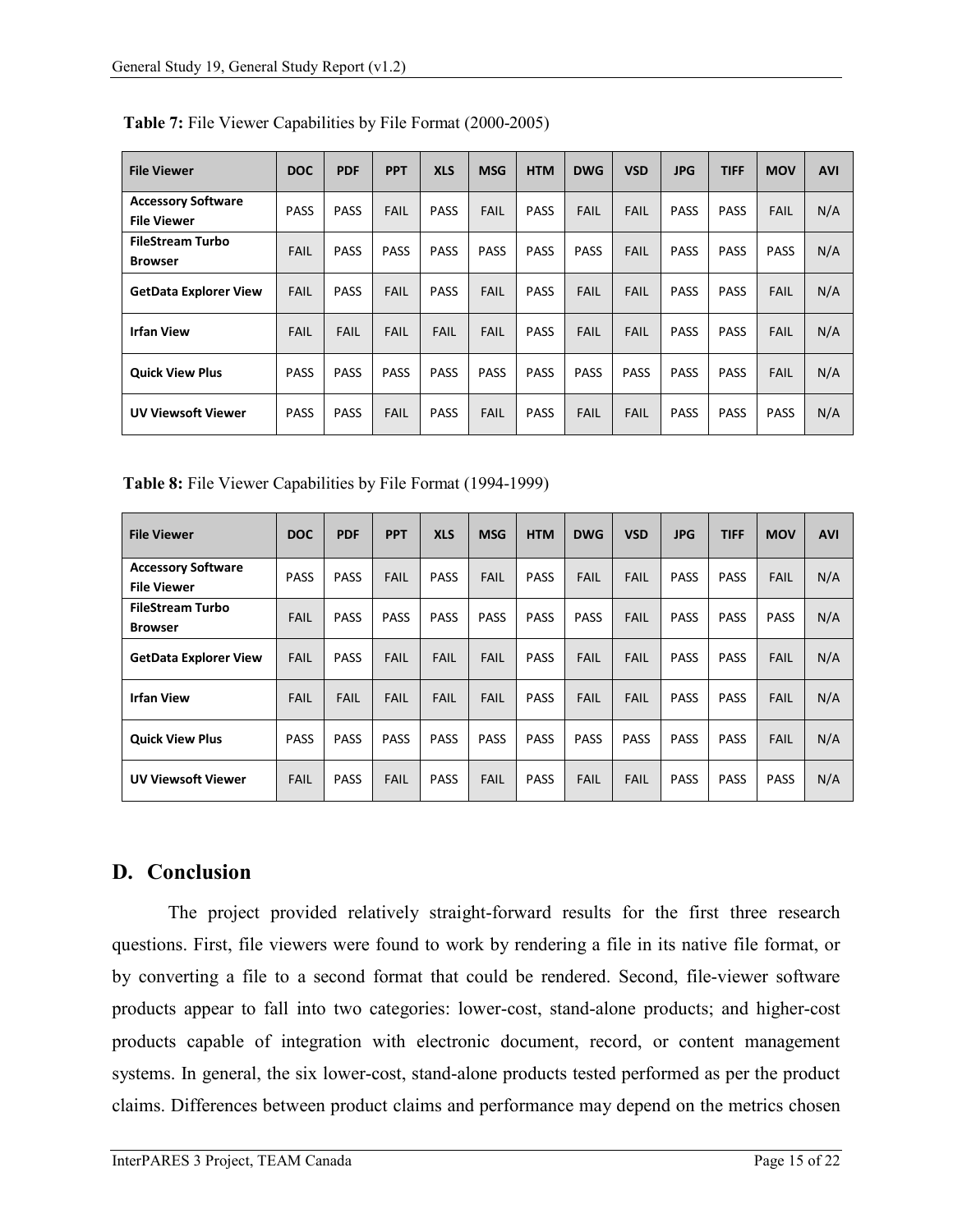as there is no standard set of properties and characteristics against which performance is consistently measured. Third, with respect to accuracy, every file viewer provided 100 percent accuracy for at least two of the seven file format categories (text, data, email, web, drawing, image, moving image), for the 12 file formats tested, based on the properties and characteristics identified by the co-investigators. Specifically, Quick View Plus provided 100 percent accuracy for six format categories over three time blocks; FileStream Turbo Browser, for five categories; UV Viewsoft Viewer, for four categories; and Accessory Software File viewer, GetData Explorer View, and Irfan View for two categories. Importantly, the file viewers performed better than expected in terms of rendering older files, with only two file viewers showing reduced performance over three time blocks.

Regarding the question as to whether file viewers might play a role in digital preservation, the co-investigators can offer some thoughts, based on their experiences providing record management services to local government staff. Digital preservation aside, the coinvestigators will find an immediate use for the two products identified within their shared drive appraisal work, including two projects consisting of 29,000 and 20,000 files. There is also a possibility that one or both of the products will be of interest to other organizational units for access to files where software licensing costs represent a barrier to read-only use. (A good example is the .dwg file format, created by architectural drawing programs such as AutoCAD and widely used in the Building, Planning, Civic Facilities, Engineering, and Realty Services divisions.)

The co-investigators do see file viewers as offering an under-examined opportunity for a new or complimentary digital preservation strategy. Currently, the migration pathway strategy, where native file formats are converted to preservation formats (and, in the OAIS model, dissemination formats) is not an ideal fit for an active record environment like the City of Surrey. Practical issues include shortages with respect to storage space, technical capabilities, staff time, and work processes. For example, creating preservation copies for all permanent unstructured electronic records require significantly more storage and current requirements may be taxing the existing capacity. The existing software products in place may not provide migration management functionality, and the organization may have a policy against adopting open-source software common in file migration. The information technology unit may not support implementation or provide necessary resources. And, lacking practical examples for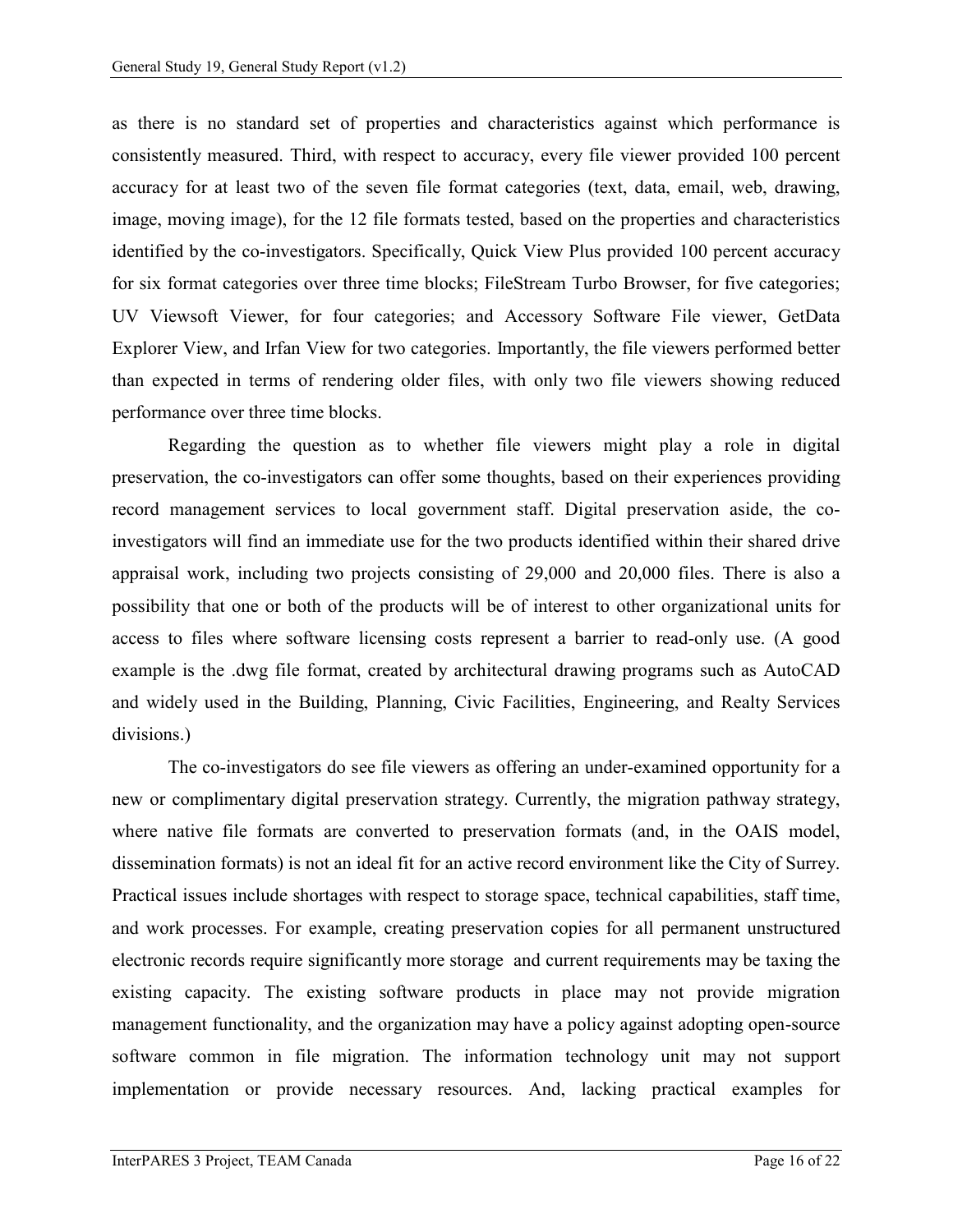implementing a migration pathway approach in an active record environment, the records management staff may not be able to develop a workable procedure for creating, monitoring, and managing preservation copies. By comparison, a file viewer requires only installation and minimal training, and supports complimentary uses in terms of file format appraisal.

Beyond the logistic problems, migration conversion from a native to a preservation format often involves loss, since "not every format supports the same data content" (McHenry, Kooper, and Bajcsy, p.140). Recognized data loss resulting from .pdf conversion include formulas (.xls to .pdf), slide presentation and animation (.ppt to .pdf), and hyperlinks (.doc to .pdf). Although some researchers do express the belief that digital objects "do not need to remain in a state that is unchanged" (Wilson, 2007b, p.4), over ten years ago, researchers on the CAMiLEON project noted that "Existing methods of preserving digital data often fall short of accurately preserving and authentically rendering an original digital document..." and that "There are many drawbacks with this strategy of 'traditional migration'... Any errors or omissions from a transformation will propagate..." (Mellor *et al.*, 2002, p.517). In the CAMiLEON project, "migration on request" was proposed as an alternative strategy to migration conversion. Here, a "digital object is simply archived in its original format," based on "the principle of always maintaining the original bytestream" (p.518) and the bar was raised to the point where only "the only way of ensuring a migration step has been completed without error is by the proof of reversible migration" (p.519). As unattainable as this may sound, this approach was successfully tested using a custom-built Migration on Request tool, with a focus on Scalable Vector Graphics (SVG) features (p.522-524). Why this is of interest in the file viewer context is that the coinvestigators' research showed that, at the current time, a file-viewer digital presentation strategy would present the same problem as a migration-conversion preservation strategy, in that similar data is lost in both scenarios. So in this regard, a file viewer appears to provide similar performance to migration conversions of the same type.

In all cases identified, data loss related to characteristics rather than properties. In the context of properties, using file viewer means that the native file is viewed, and the properties represent the original values (assuming they have been appropriately preserved). By comparison, the preservation file will retain some of the original properties, but overwrite others, including Owner and Date Created. However, this point is, to some extent, irrelevant. While properties are fragile and must be carefully maintained to retain original values, whether or not properties can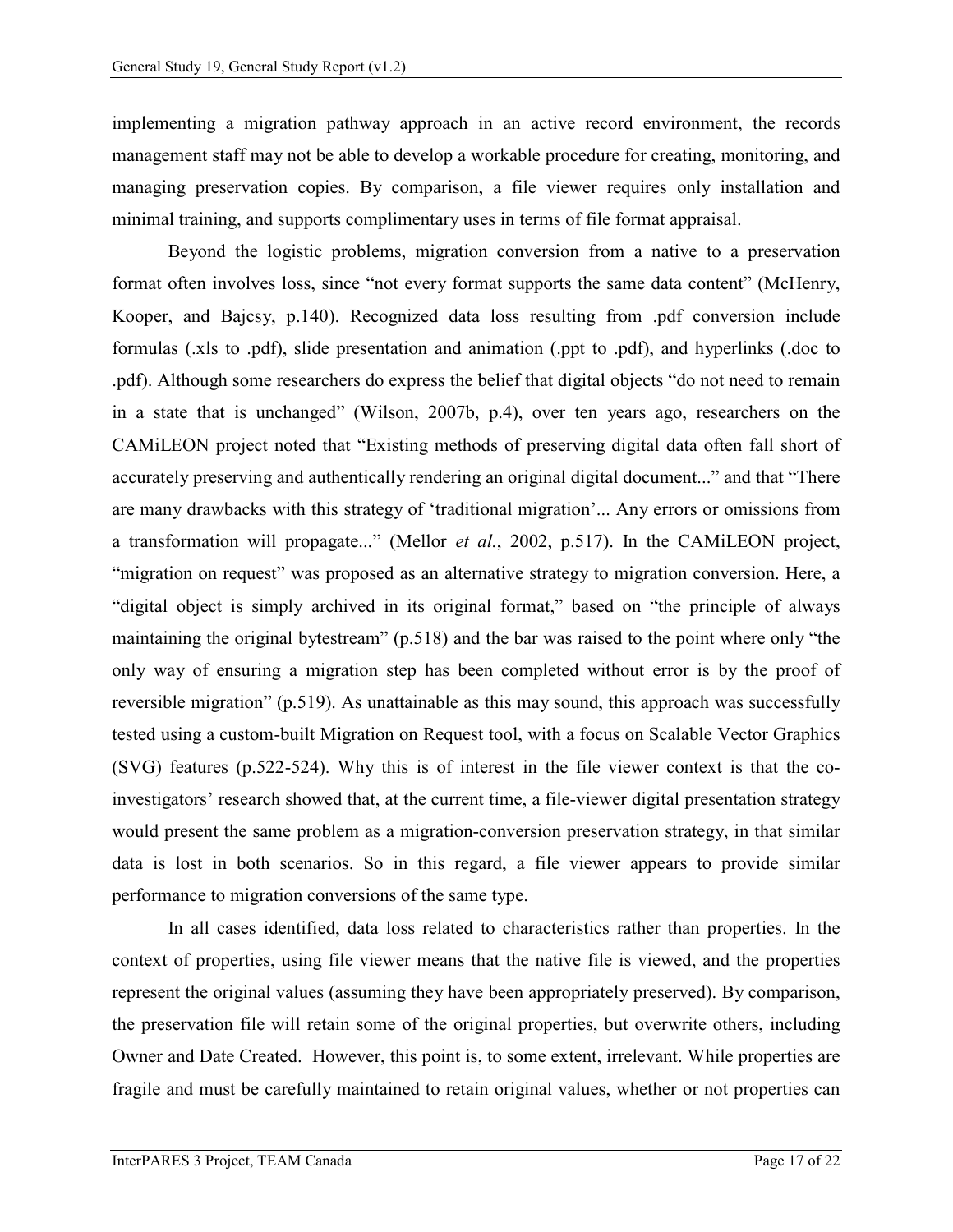be viewed from within a file is, in the minds of the co-investigators, irrelevant. If the properties exist, are unchanged, and can be extracted using the operating system or a file manager, their maintenance is likely a separate issue than whether or not data characteristics are evident in a migration copy. Characteristics need to be rendered to be observed, whether rendered on the fly by a file viewer or created through conversion. Based on this understanding, the co-investigators suggest that a file-viewer approach has a minor advantage over a migration-conversion approach as the original properties are evident as they are embedded in the single file. In migration conversion, the relationship between both the files must be created and maintained, along with both sets of properties.

Returning to characteristics, the file viewers displayed similar issues around data loss as experienced in migration conversion. In this respect, it is interesting to note that where the original developer's rendering software was available, all six file viewer developers adopted it as the rendering "engine" for that format. During testing, the co-investigators found that where a .pdf file was launched using a file viewer, the file opened in Adobe Acrobat Reader. One wonders, if all software developers made their rendering engines available (as Adobe has), whether file-viewer developers might not be able to create products closer to a "universal" viewer, capable of rendering all (or at least more) formats. Additionally, might not some of the characteristics that render (or play) within the native application and that are not apparent in file viewer or migration conversions be made available from within the rendering engines to provide a fuller data range for these objects? After all, the Adobe Acrobat business model of providing the "reader" for free and charging for the "writer" proved successful, even after the .pdf specification was made available. Although some type of planetary alignment might be required to achieve this effect, it is not impossible, given the number of archives, records management, and library specialist now involved in standards boards and other organizations that facilitate access to software development companies.

In this respect, it may be of value for the archives and records management community to continue to clarify their requirements in terms of properties and characteristics. Properties, in the sense of file property metadata, are clearly conveyed through standards, data dictionaries, and many other forums, but additional clarification around characteristics would be useful. Here, the co-investigators observe three categories of characteristics: structure-related (e.g., cells, line breaks, page breaks, tables, and bullets); appearance-related (e.g., font size and colour, images,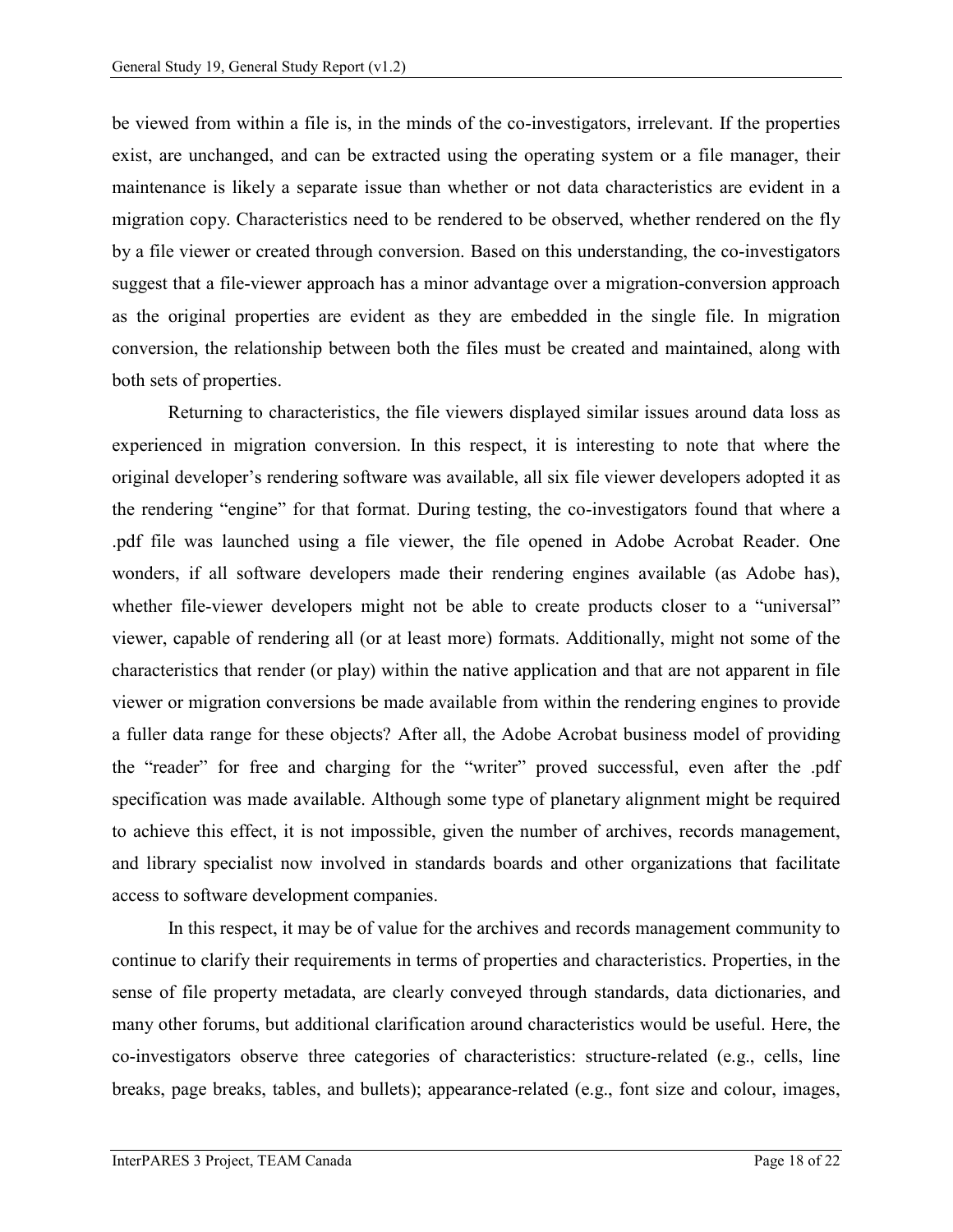and diagrams), and behaviour- related (e.g., formulas, macros, and slide presentation and animations). Similar observations regarding categories of significant properties were noted in the *InSPECT Significant Properties Report* (Wilson, 2007b), including content, context, appearance, structure, and behaviour, but no separation was made between properties and characteristics.

In closing, the co-investigators recognize the migration-conversion approach as the primary digital preservation strategy in place in most archive institutions today. This strategy provides important risk insurance for digital objects, and especially those in danger of immediate obsolescence. For some organizations, the risk of not having electronic information available in an accessible format largely outweighs the total costs of file migration. However, other organizations may find that the migration-conversion strategy is not always a viable option, and they still may need to provide some means of long-term preservation of digital objects. The file viewer approach was reviewed by the co-investigators in the face of specific problems in introducing migration conversion to their environment. Additionally, the migration-conversion strategy is not perfect, as data characteristics are often lost. With many institutions maintaining the native files as their only record or in addition to a preservation copy, an opportunity exists to pursue other, complementary strategies. For these two reasons, the co-investigators suggest that file viewers provide an opportunity to leverage native files in a less resource-intensive manner. The co-investigators note also the extensive body of work in progress beyond the field of archives and records management, and the need to collaborate with other fields, including software development in the pursuit of the file viewer and other digital preservation strategies.

## <span id="page-21-0"></span>**E. Acknowledgements**

The co-investigators would like to acknowledge the work of the InterPARES 3 Graduate Research Assistants, Jen Busch and Sergey Kovynev, who participated in launching the *General Study on File Viewers,* and the contributions of Dr. Luciana Duranti, InterPARES Project Director.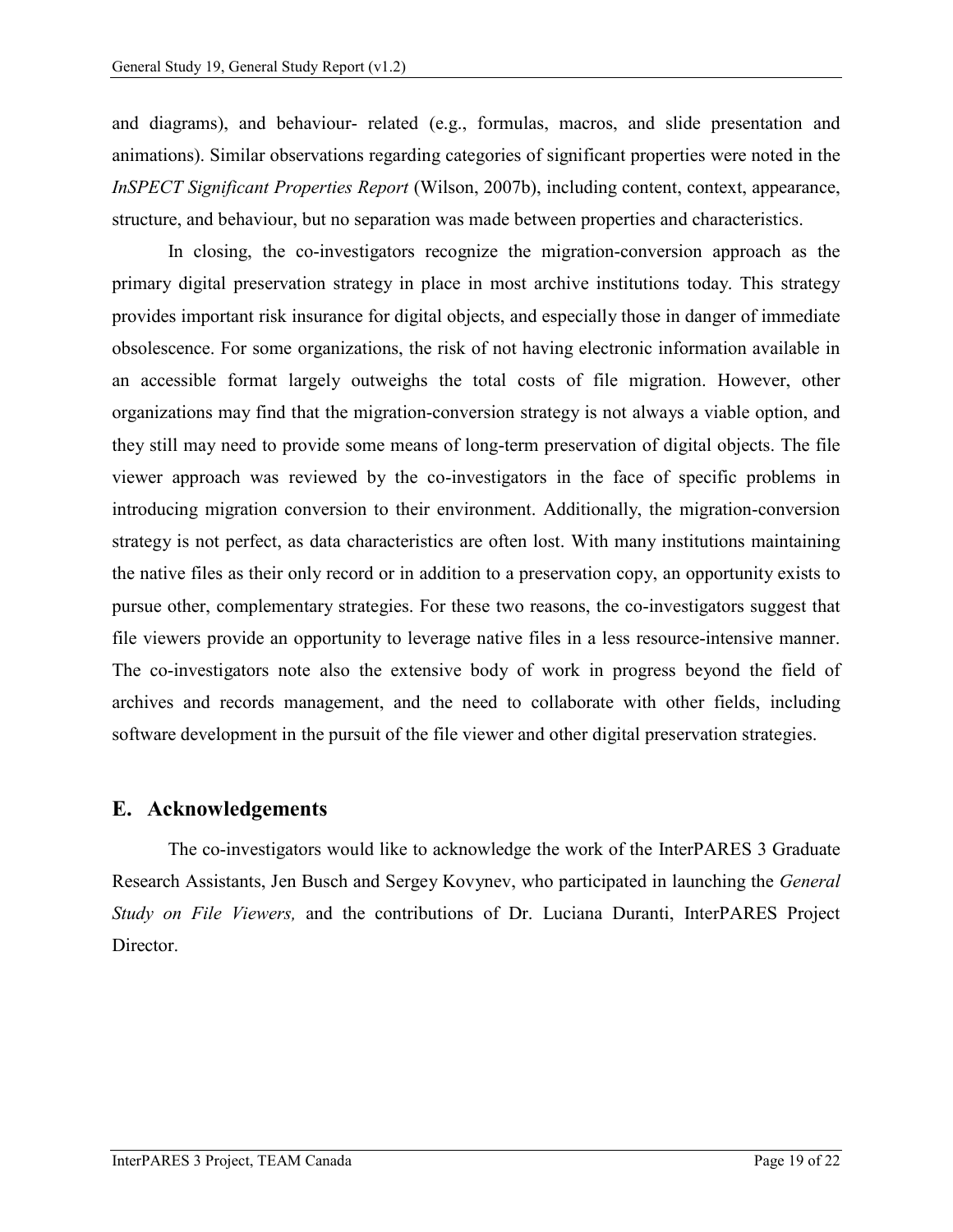# <span id="page-22-0"></span>**F. References**

"Accessory Software File Viewer 9," available at<http://www.accessoryware.com/FileView.htm> (accessed November 2011 - February 2012).

Amirani M., Toorani M. and Shirazi A. (2008), "A New Approach to Content-based File Type Detection," in *Proceedings of the 13th IEEE Symposium on Computers and Communications (ISCC'08), July 2008,* pp. 700-705.

Anderson, P. and Teitelbaum, T., (2001), "Software inspection using CodeSurfer," *WISE'01: Proceedings of the First Workshop on Inspection in Software Engineering, Paris, July, 2001,* pp. 1-9.

"CNET Download.com," available at [http://www.download.com](http://www.download.com/) (accessed November 2011 - February 2012).

"Daeja ViewONE," available at<http://www.daeja.com/products/viewone-pro-overview.asp> (accessed November 2011 - February 2012).

Dhanalakshmi, R. and Chellappan, C., (2009), "File Format identification and information extraction," available at [http://ieeexplore.ieee.org/xpl/freeabs\\_all.jsp?arnumber=5393688](http://ieeexplore.ieee.org/xpl/freeabs_all.jsp?arnumber=5393688) (accessed November 2011 - February 2012).

Enns, L. and Badesha, G. (2011), *Shared Drive Migration Toolkit*, City of Surrey, available at [http://www.interpares.org/ip3/ip3\\_cs14\\_report.cfm](http://www.interpares.org/ip3/ip3_cs14_report.cfm) (accessed September 2011 - February 2012).

"FileStream Turbo Browser," available at<http://www.filestream.com/turbobrowser/> (accessed November 2011 - February 2012).

The Florida Centre for Library Automation, (2009), "Florida Digital Archives," available at <http://fclaweb.fcla.edu/FDA> (accessed November 2011 - February 2012).

"GetData Explorer View," available at<http://www.explorerview.com/> (accessed November 2011 - February 2012).

Grace, S., Knight, G. and Montague, L., (2009), "Investigating the Significant Properties of Electronic Content over time: Final Report," Centre for e-Research, King's College London, 21 December 2009.

Knight, G. (2007), "InSPECT Investigating Significant Properties of Electronic Content," available at<http://www.significantproperties.org.uk/> (accessed November 2011 - February 2012).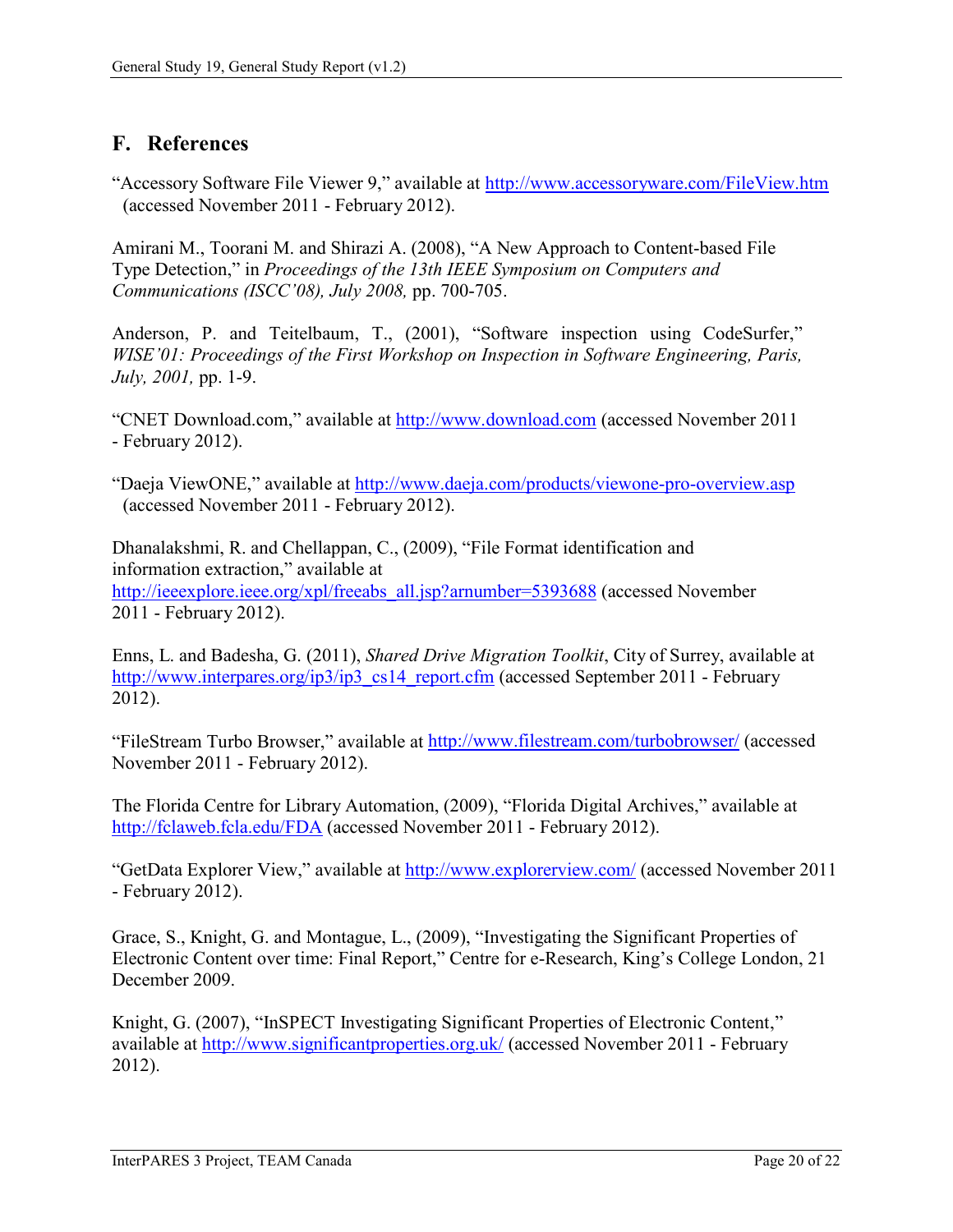Knight, G. (2009), "Investigating the Significant Properties of Electronic Content over time: Framework Report," Centre for e-Research, King's College London, 13 October 2009.

Library of Congress, (2010) "Sustainability of Digital Formats: Planning for Library of Congress Collections," available at<http://www.digitalpreservation.gov/formats/> (accessed November 2011 - February 2012).

Mancoridis, S., Holt, R. C. and Penny, D. A., (1993), "A 'curriculum-cycle' environment for teaching programming," *SIGCSE '93 Proceedings of the twenty-fourth SIGCSE Technical Symposium on Computer Science Education*, New York, NY, USA, 1993.

McDaniel, M. and Heydari, M. H., (2002), "Content Based File Type Detection Algorithms," available at<http://dl.acm.org/citation.cfm?id=821828> (accessed November 2011 - February 2012).

McHenry, K., Kooper, R. and Bajcsy, P. (2009), "Towards a Universal, Quantifiable, and Scalable File Format Converter," available at [http://ieeexplore.ieee.org/xpl/freeabs\\_all.jsp?arnumber=5380873](http://ieeexplore.ieee.org/xpl/freeabs_all.jsp?arnumber=5380873) (accessed November 2011 - February 2012).

Mellor, P., Wheatly, P. and Sergeant, D., (2002), "Migration on Request, A Practical Technique for Preservation," in *Research and Advanced Technology for Digital Libraries, 6th European Conference, ECDL 2002, Proceedings, Rome, Italy*, 16-18 September 2002, pp. 516-526.

"Quick View Plus," available at <http://www.avantstar.com/metro/home/Products/QuickViewPlusStandardEdition> (accessed November 2011 - February 2012).

Rogers, C., Malmas, S., and Enns, L., (2011), "Case Study Final Report: CS 14 City of Surrey Policies, Guidelines and Procedures for a Drive Migration Project as part of an Enterprise Content Management Program," available at [http://interpares.org/ip3/display\\_file.cfm?doc=ip3\\_canada\\_cs14\\_final\\_report.pdf.](http://interpares.org/ip3/display_file.cfm?doc=ip3_canada_cs14_final_report.pdf)

Roseman, M. and Greenberg, S., (1995), "Building Real-time Groupware with GroupKit , A Groupware Toolkit," *ACM Transactions on Computer-Human Interaction (TOCHI)*, Volume 3, Issue 1, pp. 1-30.

Skiljan, I., (2005), "Irfan View," available at<http://www.irfanview.ca/> (accessed November 2011 - February 2012).

"Sourceforge," available at<http://sourceforge.net/> (accessed November 2011 - February 2012).

"Stellant Outside In," available at<http://www.oracle.com/us/technologies/embedded/025613.htm> (accessed November 2011 - February 2012).